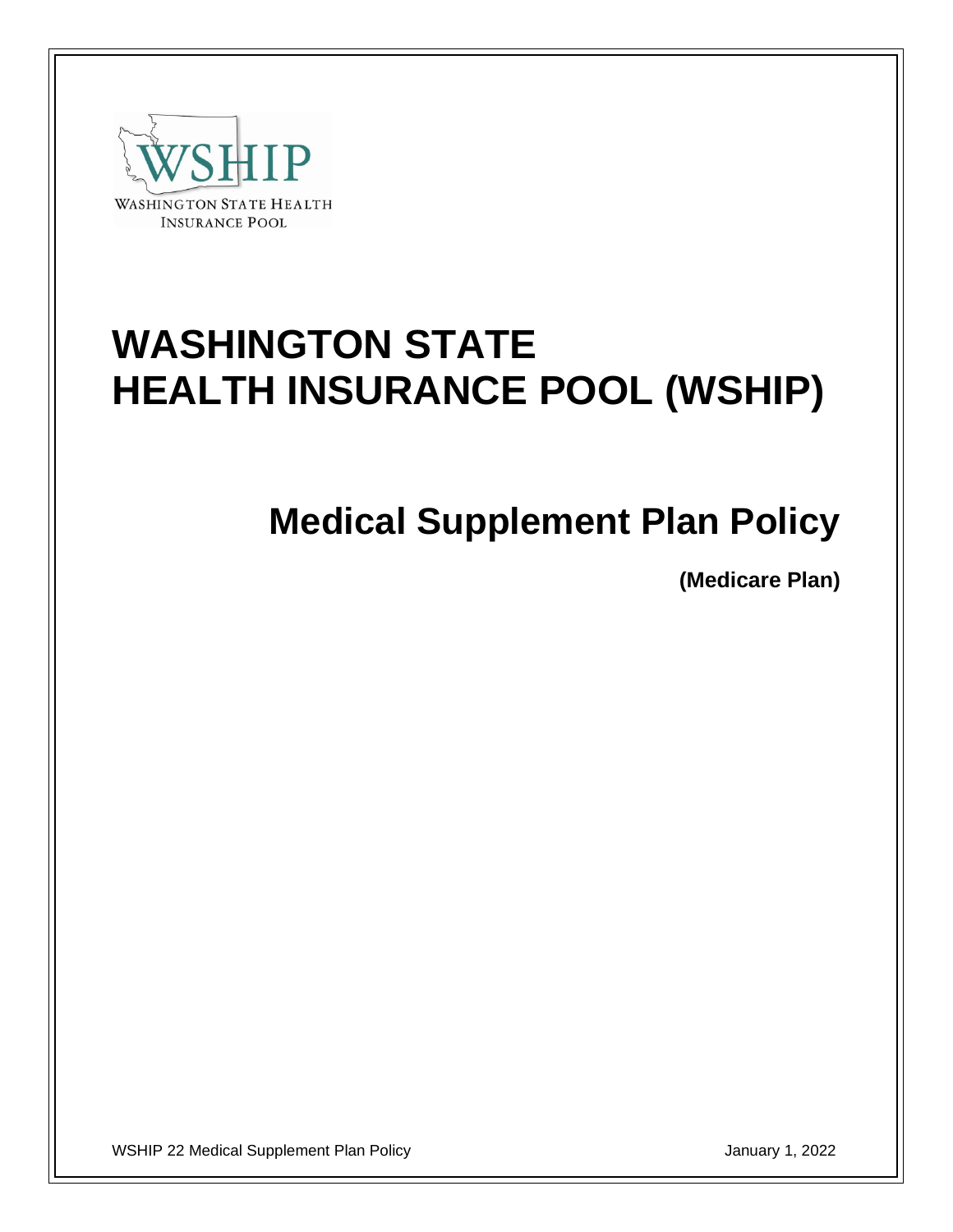## **WSHIP Medical Supplement Plan Policy**

#### *A plan for Medicare enrollees that supplements your existing Medicare Parts A and B benefits, as well as providing additional benefits for some services not covered by Medicare.*

This Policy is issued to You by the Washington State Health Insurance Pool in consideration of Your premium payments and the statements in Your application.

### **TABLE OF CONTENTS**

## I. INTRODUCTION............................................................................................................ 1 A. Medical Supplement Plan ................................................................................... 1 B. Defined Terms .................................................................................................... 1 C. Eligibility.............................................................................................................. 1 D. Please Read—10-Day Right to Examine Policy .................................................. 1 E. Administrator of the Policy .................................................................................. 1 II. EFFECTIVE DATE, DEPENDENTS, TERMINATION AND POLICY .............................. 1 REPLACEMENT OR DISCONTINUATION A. Policy Effective Date........................................................................................... 1 B. Dependent Children............................................................................................ 1 C. Termination of Coverage..................................................................................... 2 D. Reinstatement..................................................................................................... 3 E. Continuity of Coverage: Replacement or Discontinuation................................... 3 III. BENEFITS...................................................................................................................... 4 A. Conditions for Payment of Benefits ..................................................................... 4 B. Covered Services and Limitations....................................................................... 4 IV. EXCLUSIONS AND LIMITATIONS................................................................................11 A. Pre-Existing Condition .......................................................................................11 B. Lifetime Maximum Benefits ................................................................................12 C. Exclusions..........................................................................................................12 D. Last Payer of Benefits........................................................................................14 V. PREMIUMS, RATE CHANGES, AND COST SHARING................................................14 A. Premiums ..........................................................................................................14 B. Rates and Rate Changes...................................................................................14 C. Deductible..........................................................................................................14 D. Coinsurance.......................................................................................................14 E. Out-of-Pocket Expense Limit .............................................................................15 VI. CARE MANAGEMENT..................................................................................................15 A. Medical Necessity Review .................................................................................15 B. Case Management.............................................................................................16 C. Other Care Management Programs ...................................................................16

Page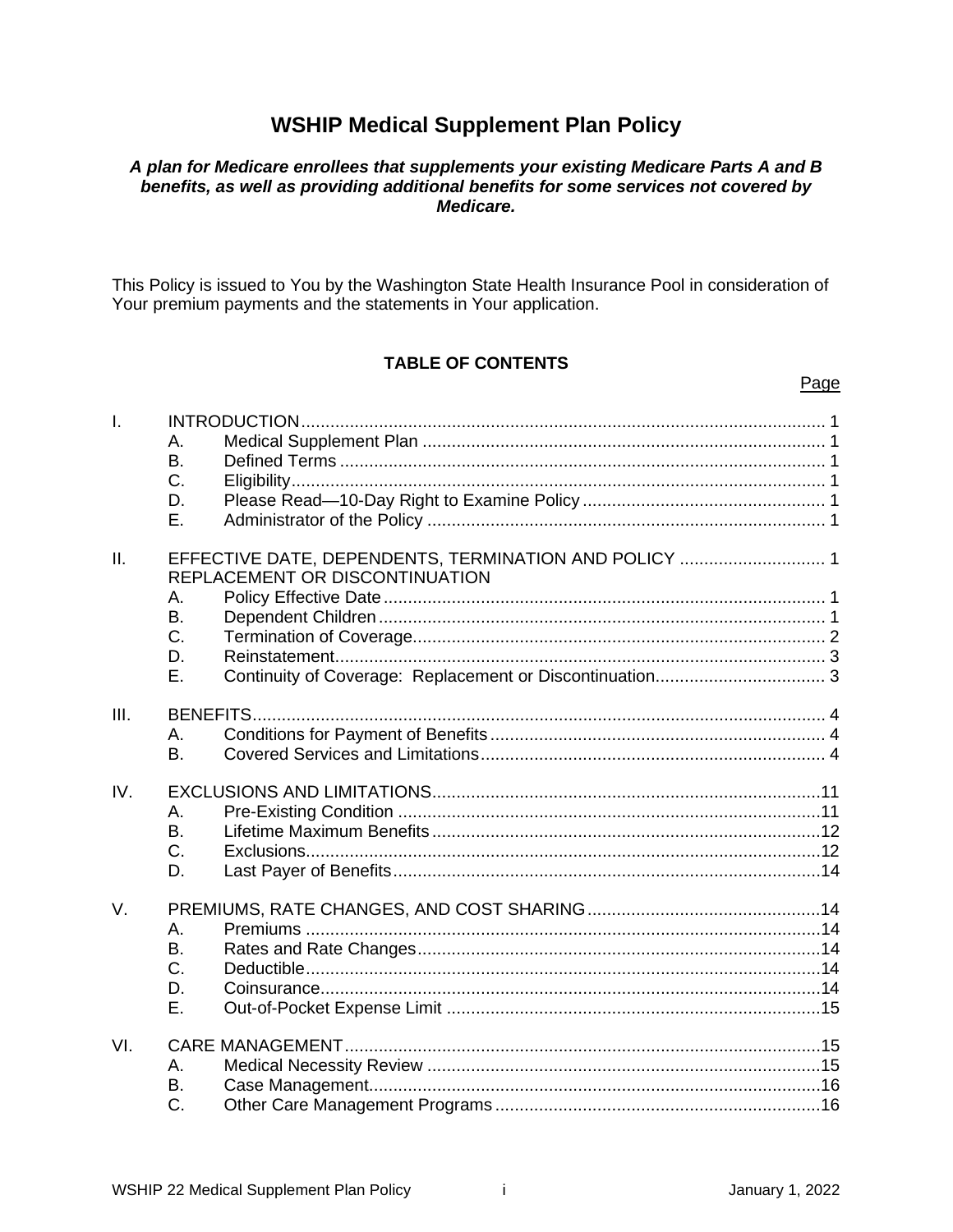| VII.  |           |  |  |
|-------|-----------|--|--|
|       | Α.        |  |  |
|       | <b>B.</b> |  |  |
|       | C.        |  |  |
|       | D.        |  |  |
|       | Е.        |  |  |
|       | F.        |  |  |
|       | G.        |  |  |
|       | Η.        |  |  |
|       | I.        |  |  |
| VIII. |           |  |  |
|       | Α.        |  |  |
|       | Β.        |  |  |
|       | C.        |  |  |
|       | D.        |  |  |
|       | Е.        |  |  |
| IX.   |           |  |  |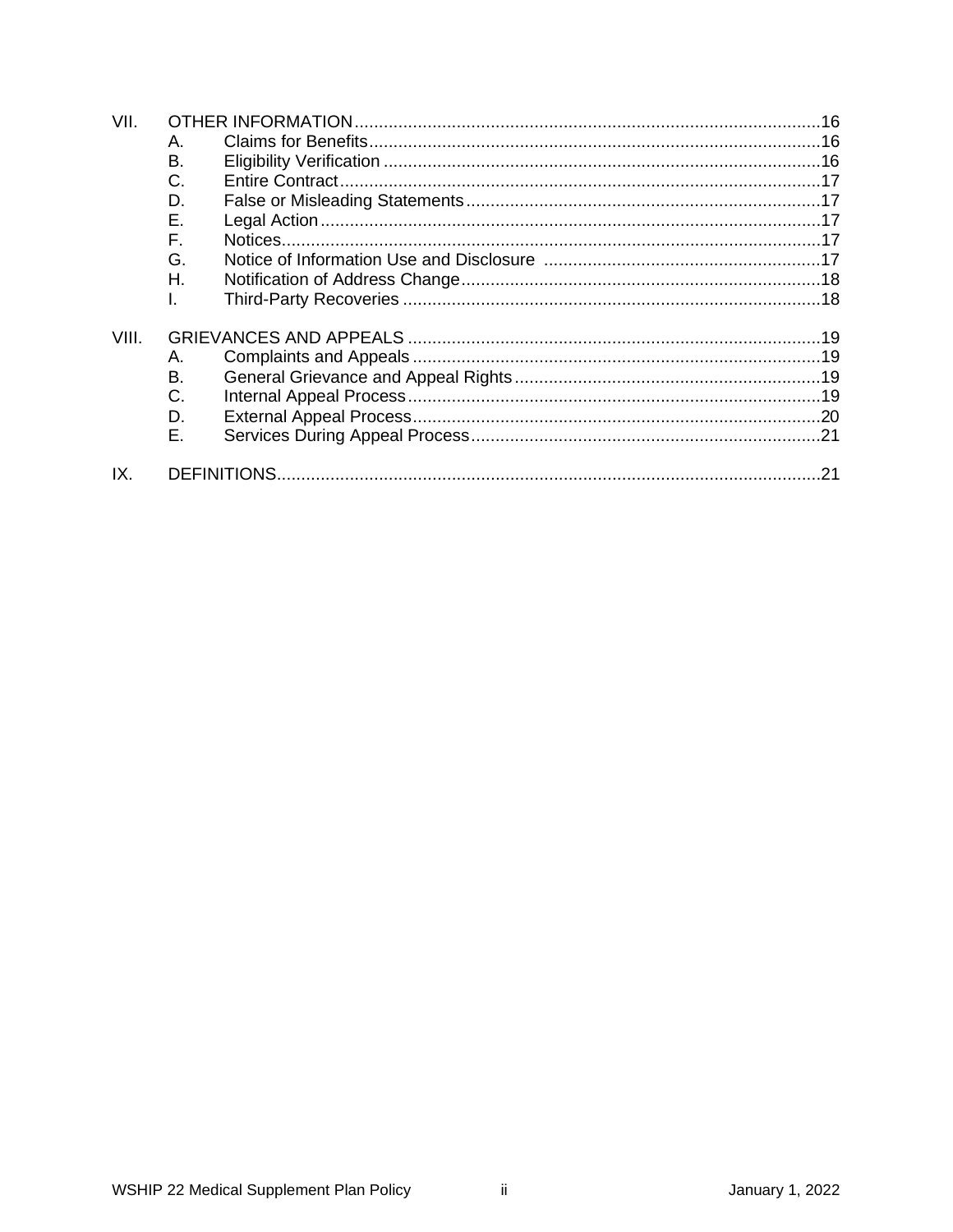## **I. INTRODUCTION**

- **A. Medical Supplement Plan.** This Policy's benefits supplement Your existing Medicare Parts A and B benefits, as well as provide additional benefits for some services not covered by Medicare. This Policy provides no Prescription Drug coverage except for secondary coverage of drugs covered by Medicare Part B. This Policy does not, however, qualify as a Medicare Supplement Policy and is not subject to the requirements of the Omnibus Budget Reconciliation Act of 1990 (OBRA 90) or any Washington State law enacted to implement OBRA 90.
- **B. Defined Terms.** Capitalized terms in this Policy have the meanings set forth in Section IX, Definitions.
- **C. Eligibility.** To be eligible for coverage under this Policy, You must be enrolled in both Part A and Part B of Medicare and meet the eligibility requirements under Washington State law. These requirements include that You are a resident of Washington State; You (or Your covered parent) provide evidence of rejection for medical reasons, a requirement of restrictive riders, an up-rated premium, or a preexisting conditions limitation on a Medicare supplemental insurance policy; and You do not have access to a reasonable choice of comprehensive Medicare Part C plans (Advantage Plans).
- **D. Please Read—10-Day Right to Examine Policy.** If You are not satisfied with this Policy, You may return it to Us within 10 days of Your receipt of the Policy. If You timely return the Policy, We will refund Your premium and this Policy will be void, retroactive to the Policy effective date.
- **E. Administrator of the Policy.** The Administrator processes claims and administers most services on Our behalf (except for Prescription Drug services which are administered by Our Pharmacy Benefit Manager). If You have any questions about a medical claim or other items such as premiums, coverage or cost-sharing, You should contact the Administrator. If You have any questions about a Prescription Drug claim, You should contact the Pharmacy Benefit Manager.

## **II. EFFECTIVE DATE, DEPENDENTS, TERMINATION AND POLICY REPLACEMENT OR DISCONTINUATION**

- **A. Policy Effective Date.** This Policy will become effective and coverage begins at 12:01 a.m. Pacific Time on the first day of the month following Our approval of Your application, provided that Your completed application and required premium payment are received by the Administrator by the last day of the month preceding the effective date of Your Policy. Under limited circumstances and after obtaining the written approval of the Administrator, You may have an earlier or later effective date.
- **B. Dependent Children.** Coverage for Your Dependent Children is available under a separate Policy offered by Us. You may obtain coverage for Dependent Children at the time You apply for coverage or after Your coverage begins at any time a qualifying event occurs or during Our yearly open enrollment period. A qualifying event is limited to the birth or adoption of a Dependent Child or a Dependent Child's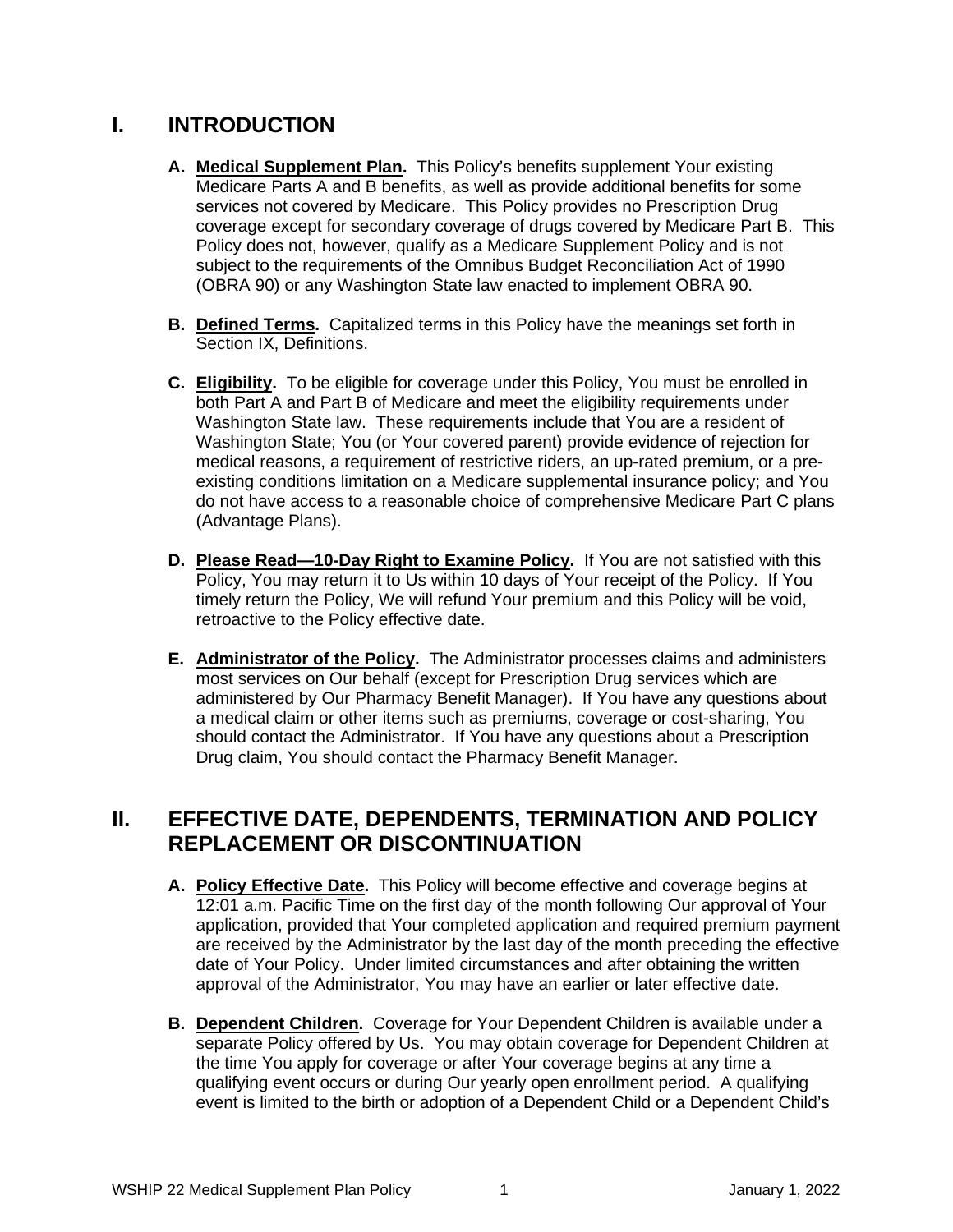loss of health insurance coverage due to a parent's loss of such coverage. The Dependent Child must meet the eligibility requirements for coverage, and benefits are subject to payment of the applicable premium and all other provisions of the applicable Policy. Coverage will include the necessary care and Treatment of medically diagnosed congenital defects and birth abnormalities.

For a Dependent Child who lost coverage under a parent's policy, coverage will begin on the first day of the month following Our receipt of complete enrollment information and premium payment. Your newborn or adopted Dependent Child will be covered automatically for 31 days from the moment of birth for a newborn or placement in Your home for an adopted Dependent Child. Coverage after the 31st day will be under the Policy applicable to the Dependent Child and is subject to Our receipt from You within the 31-day period of (1) written notification of the birth or adoption, (2) enrollment information for the child, and (3) the applicable premium. A child is deemed adopted when the child is physically placed, for the purpose of adoption under the laws of the state, in Your custody and You assume financial responsibility for the medical expenses of the child. Evidence of adoption will be required as a condition of enrollment of the child.

The Dependent Child's coverage will terminate upon attainment of age 26, except that coverage may be continued beyond age 26 while the Dependent Child is:

- 1. Incapable of self-sustaining employment by reason of developmental disability or physical handicap; and
- 2. Chiefly dependent upon You for support and maintenance, provided that proof of such incapacity and dependence is furnished to Us within 31 days of the Dependent Child's 26th birthday.

We may require proof of continuing incapacity and dependence from time to time, but not more often than annually after the two-year period following the Dependent Child's 26th birthday.

If You die during the Policy period and You have Dependent Children covered under one of Our policies, those Dependent Children may elect, if such election is done in writing within 30 days of the date of Your death, to continue coverage under one of Our policies.

- **C. Termination of Coverage.** Coverage under this Policy will continue until terminated as set forth below:
	- 1. **Events of Termination.** Coverage under this Policy will terminate if any of the following events occur. The termination will be effective as of 11:59 p.m. Pacific Time on the date the event occurs unless a different date is specifically identified below.
		- a. You send written notice of termination to the Administrator. Termination will be effective on the date that the Administrator receives the notice, unless a future date is requested;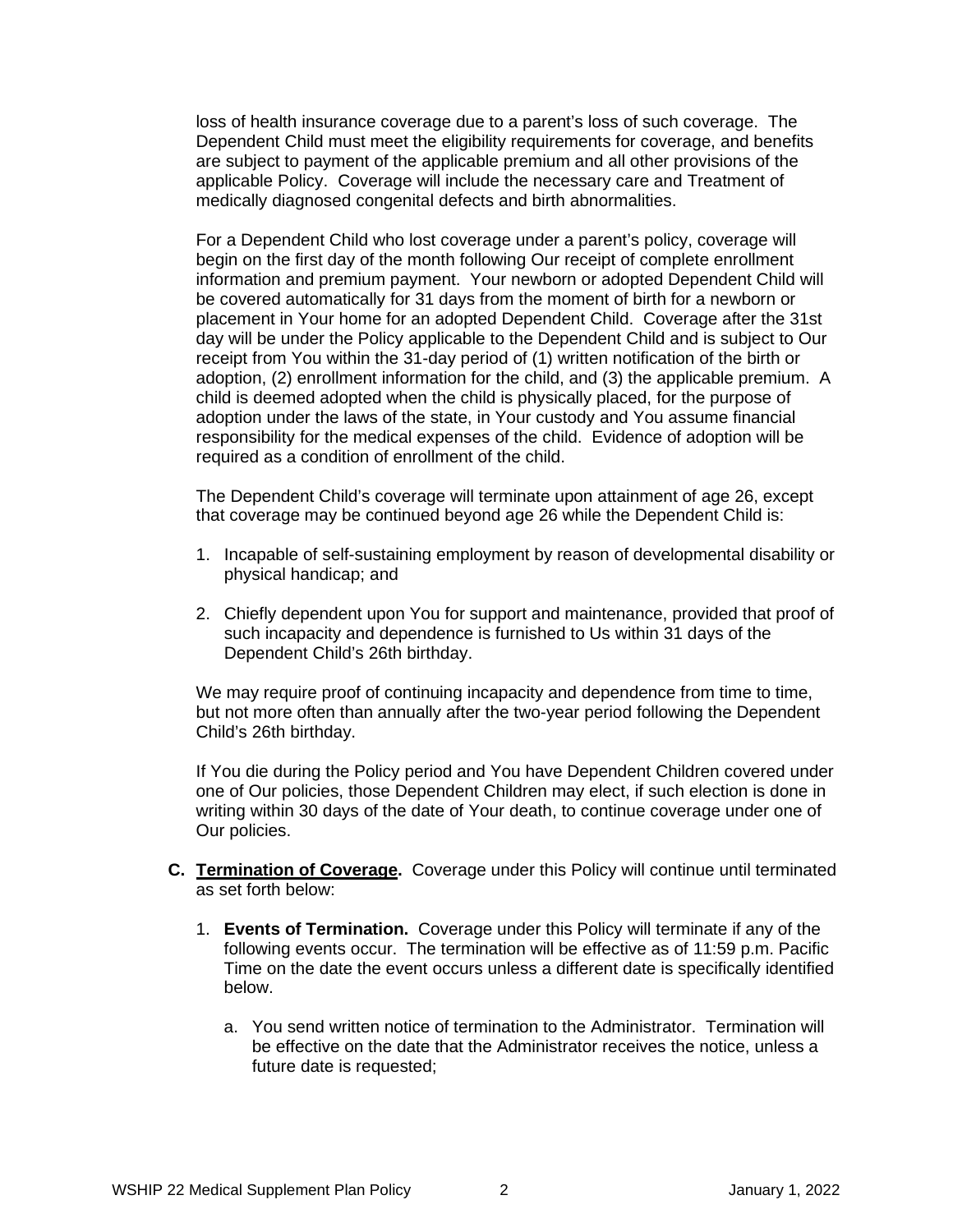- b. You fail to pay the applicable premium within the 31-day grace period. Termination will be effective on the last day of the period for which Your premium was paid;
- c. You are no longer a Washington State Resident;
- d. The last date upon which You are enrolled in both Parts A and B of Medicare;
- e. You became eligible for Medicaid after June 30, 2008;
- f. You fail to respond within 30 days to Our inquiry about Your eligibility or place of residence; or
- g. You commit a material fraudulent act upon or against Us.
- 2. **Services After Termination.** If You are receiving Covered Services as a registered inpatient in a Hospital, Skilled Nursing Facility (SNF) or other covered facility on the date of termination, You will continue to be eligible for Covered Services while You are an inpatient for the condition for which You were hospitalized or confined, until one of the following events occurs:
	- a. We determine that it is no longer Medically Necessary for You to be an inpatient at the facility;
	- b. You are no longer enrolled in both Medicare Parts A and B;
	- c. The benefits available under this Policy for hospitalization or confinement are exhausted, regardless of whether a new Calendar Year begins;
	- d. You become covered under another policy that provides benefits for the hospitalization or confinement; or
	- e. You become enrolled under an agreement with another carrier that would provide benefits for the hospitalization or confinement if this Policy did not exist.

This provision will not apply if You are covered under another policy that provides benefits for the hospitalization or confinement at the time coverage would terminate. You are responsible for payment of all charges for services and items provided after the effective date of termination, except those services covered above.

**D. Reinstatement.** We will not reinstate this Policy if it terminates due to nonpayment of premium. If You mail or deliver a premium to Us after the 31-day grace period, We will return it to You as soon as We determine that the premium is late. No agent is authorized by Us to accept a late premium.

You may re-apply for coverage under the Policy if You again become eligible, provided at least 12 months have elapsed since the old Policy terminated or You can show continuous other coverage which has been involuntarily terminated for any reason other than nonpayment of premiums.

- **E. Continuity of Coverage: Replacement or Discontinuation.** This Policy may be replaced or discontinued by Us as follows:
	- 1. **Replacement.** We may replace this Policy by offering You a replacement policy which includes all of the services covered under this Policy and which does not limit access to the services covered in the replacement policy through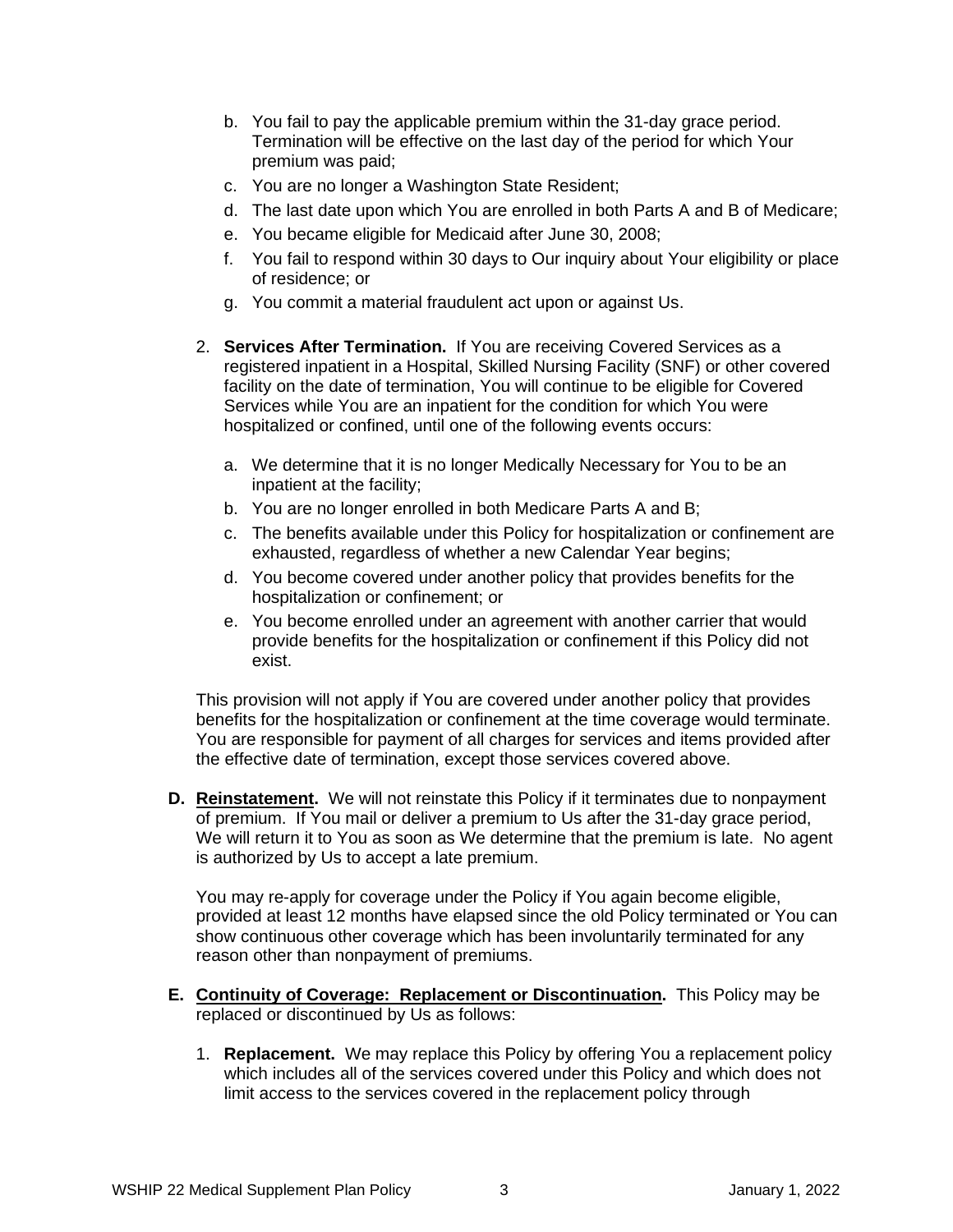unreasonable cost-sharing requirements or otherwise. We will also offer You the unrestricted right to transfer to a fully comparable plan offered by WSHIP and for which You are otherwise eligible.

2. **Discontinuation.** We may discontinue this Policy after providing You with notice 90 days prior to the date of discontinuation of this Policy. In this event, We will also offer You the option to enroll in any other plan offered by WSHIP and for which You are otherwise eligible. In offering You the option to enroll in other plans, We will act uniformly without regard to health status-related factors of You and other individuals who are or become eligible for the coverage We offer.

## **III. BENEFITS**

This section of the Policy describes the specific benefits this Policy provides. Benefits are available only for the services described below and are subject to applicable coinsurance, copays, limitations, exclusions and all other provisions of this Policy.

- **A. Conditions for Payment of Benefits.** We provide benefits for a Covered Service, up to the Allowed Amount, only if it is:
	- 1. Received while You are insured under this Policy;
	- 2. Ordered by and under the direct supervision of a Physician;
	- 3. Medically Necessary as determined by Us; and
	- 4. Not excluded or beyond the limitations or benefit maximums of this Policy.
- **B. Covered Services and Limitations.** The following are Covered Services under the Policy:
	- 1. **Acupuncture.** Acupuncture services performed by an individual acting within the scope of his or her license that are Medically Necessary to relieve pain, induce surgical anesthesia or treat a covered Illness.

Benefits for acupuncture are limited to 12 visits per Calendar Year.

- 2. **Ambulance.** When necessary because of Your medical condition, licensed ambulance services for transportation to the nearest Hospital or SNF qualified to treat Your Illness.
- 3. **Blood Products and Services.** Blood and blood derivatives.
- 4. **Breast Reconstruction Following Mastectomy.** Reconstructive surgery of the breast on which the mastectomy has been performed and all stages of reconstructive breast reduction of the non-diseased breast to equal the size of the diseased breast following surgery due to a mastectomy. Treatment of the physical complications of all stages of mastectomy, including lymphedemas, are also Covered Services.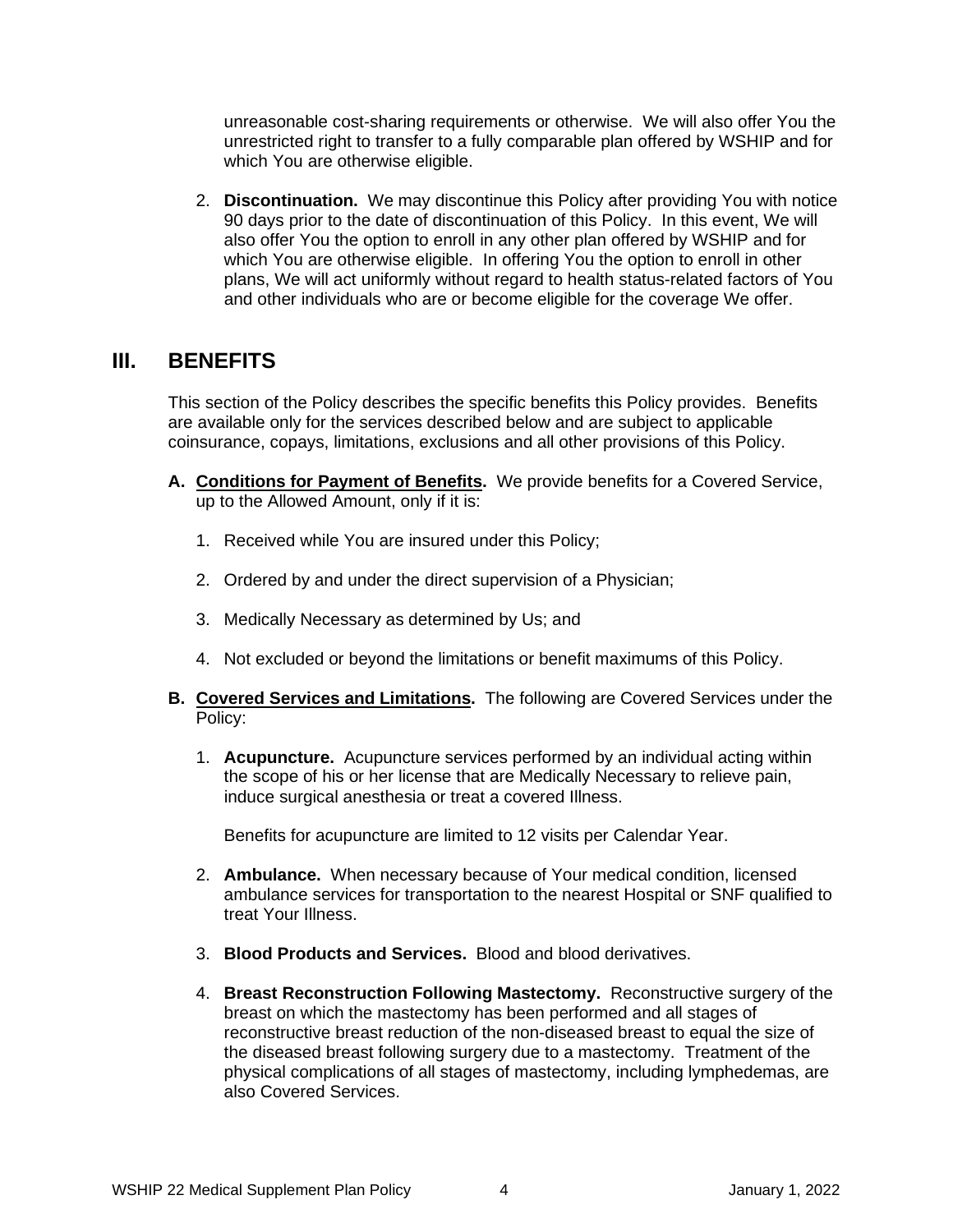5. **Chemical Dependency.** Services for alcohol, drug, or chemical dependency or abuse are Covered Services when provided by a state-certified chemical dependency program approved under chapter 70.96A Revised Code of Washington (RCW), or by a Physician, psychologist, or community mental health professional, or, at the direction of a Physician, by other qualified licensed health care practitioners.

Benefits for Treatment of chemical dependency are limited as follows:

- a. The maximum number of days for inpatient care is limited to 30 days each Calendar Year; and
- b. The maximum number of visits for outpatient care is limited to 28 visits each Calendar Year.

Benefits for Medically Necessary detoxification services are covered under this benefit unless they are rendered in an emergency room setting in which case the detoxification services will be covered under Section III.B, Emergency Room Services. Hospital Inpatient benefits do not accrue toward the chemical dependency treatment benefit maximum above.

- 6. **Congenital Defects and Birth Abnormalities.** Necessary care and Treatment of medically diagnosed congenital defects and birth abnormalities.
- 7. **Diabetes Education Program.** A diabetes patient education program that is provided by a Health Care Provider. You must be enrolled in the diabetes education program, and it must be certified by the American Association of Diabetes Educators.

Benefits for diabetes education programs are paid at 100%.

- 8. **Diagnostic Services.** Diagnostic laboratory, pathology, imaging and scans such as x-rays and electrocardiograms (EKGs).
- 9. **Emergency Room Services.** Emergency room facility services, including related services and supplies such as surgical dressings and drugs, furnished by and used in the emergency room.Also covered under this benefit are Medically Necessary emergency room detoxification services.
- 10. **Home Health Care.** The following items and services are covered home health care services when ordered by a Physician and furnished (1) in a private home, (2) by a Home Health Agency, and (3) in accordance with a Home Health Care Plan. Home health care services include:
	- a. Nursing care provided on a part-time (less than an eight-hour shift) or intermittent basis by a registered nurse (RN) or a licensed practical nurse (LPN);
	- b. Physical, occupational, respiratory or speech therapy provided by a licensed therapist; and
	- c. Limited home health aide services provided under the supervision of an RN.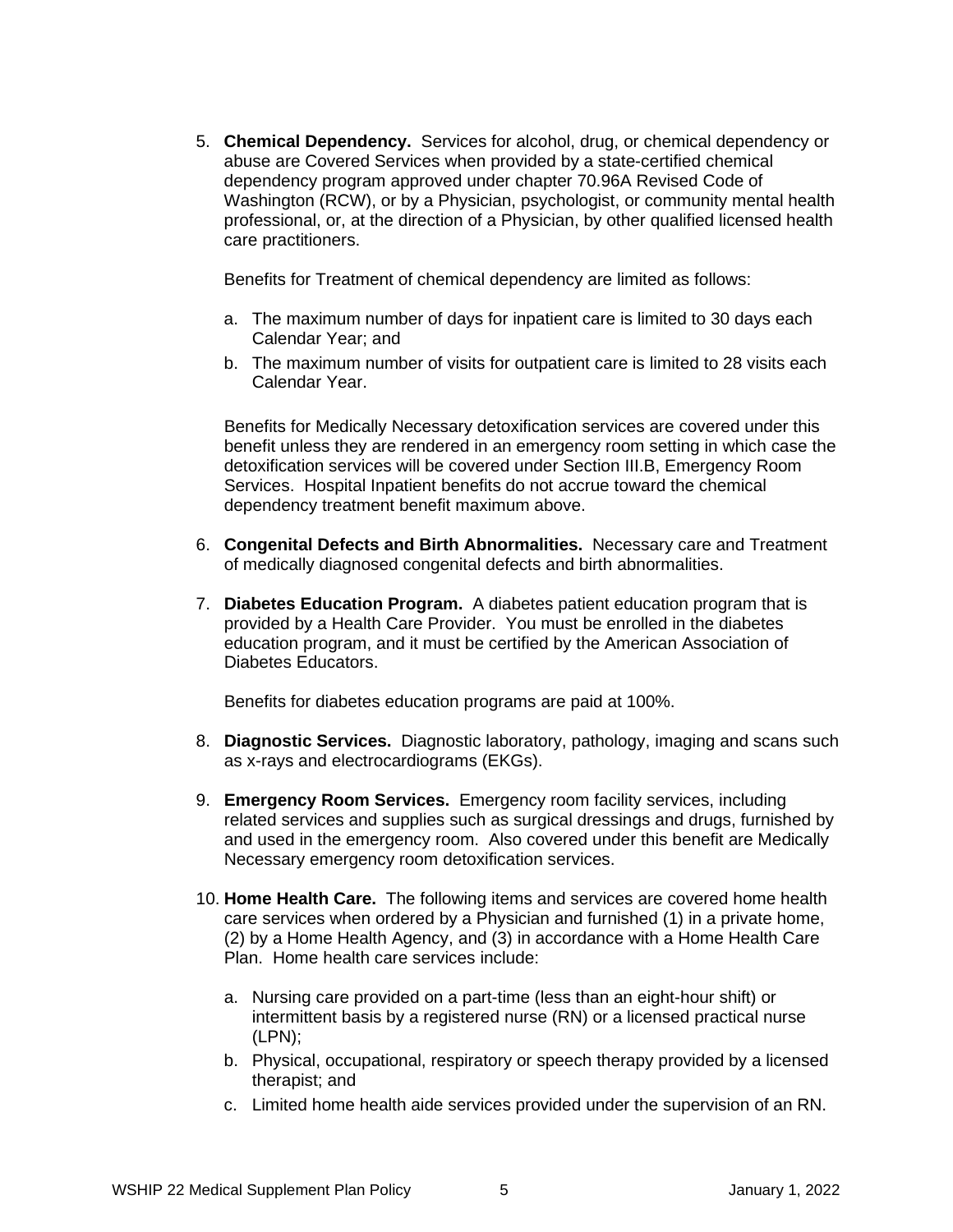Home health care services are covered only if You are unable to leave home due to Illness. (Unwillingness to travel or arrange for transportation does not constitute an inability to leave home.)

One home health care visit will consist of:

- a. One visit for the services listed under subsections (a) and (b) above; or
- b. Up to four consecutive hours for the home health aide services shown under subsection (c) above.

Benefits for home health care are limited to 130 visits per Calendar Year. Home health care provided as an alternative to inpatient Hospital care, as determined by Us, is not subject to this limit.

Home health care excludes Custodial Care and maintenance care, private duty and continuous nursing care, housekeeping and meal service, any care provided by or for a member of Your family, and any other services that are not listed above.

11. **Hospice Care.** Hospice Care services received in lieu of curative Treatment for a terminal Illness during the period of time that You are participating in a Hospice Care program.

Benefits for Hospice Care are limited to:

- a. Those services provided under a coordinated, interdisciplinary program provided by a licensed Hospice Care agency; and
- b. Respite care up to a maximum of \$7,500 per Calendar Year to relieve anyone who cares for You when You are participating in a Hospice Care program.

Inpatient hospice services and supplies shall be covered in accordance with Section III.B, Hospital Inpatient.

Hospice Care excludes all services not specifically listed above and does not include bereavement therapy or counseling, financial or legal counseling services, housekeeping or meal services, custodial or maintenance care, or any services provided by members of Your family.

- 12. **Hospital Inpatient.** Room and board at the semiprivate room rate of the Hospital, or the Hospital's most common private room rate if a private room is Medically Necessary, and other Hospital services and supplies that are furnished to You as an inpatient.
- 13. **Hospital Outpatient.** Hospital Medical Services and supplies furnished on an outpatient basis.
- 14. **Infusion Therapy.** Outpatient professional services, supplies, drugs and solutions required for infusion therapy (also known as intravenous therapy).This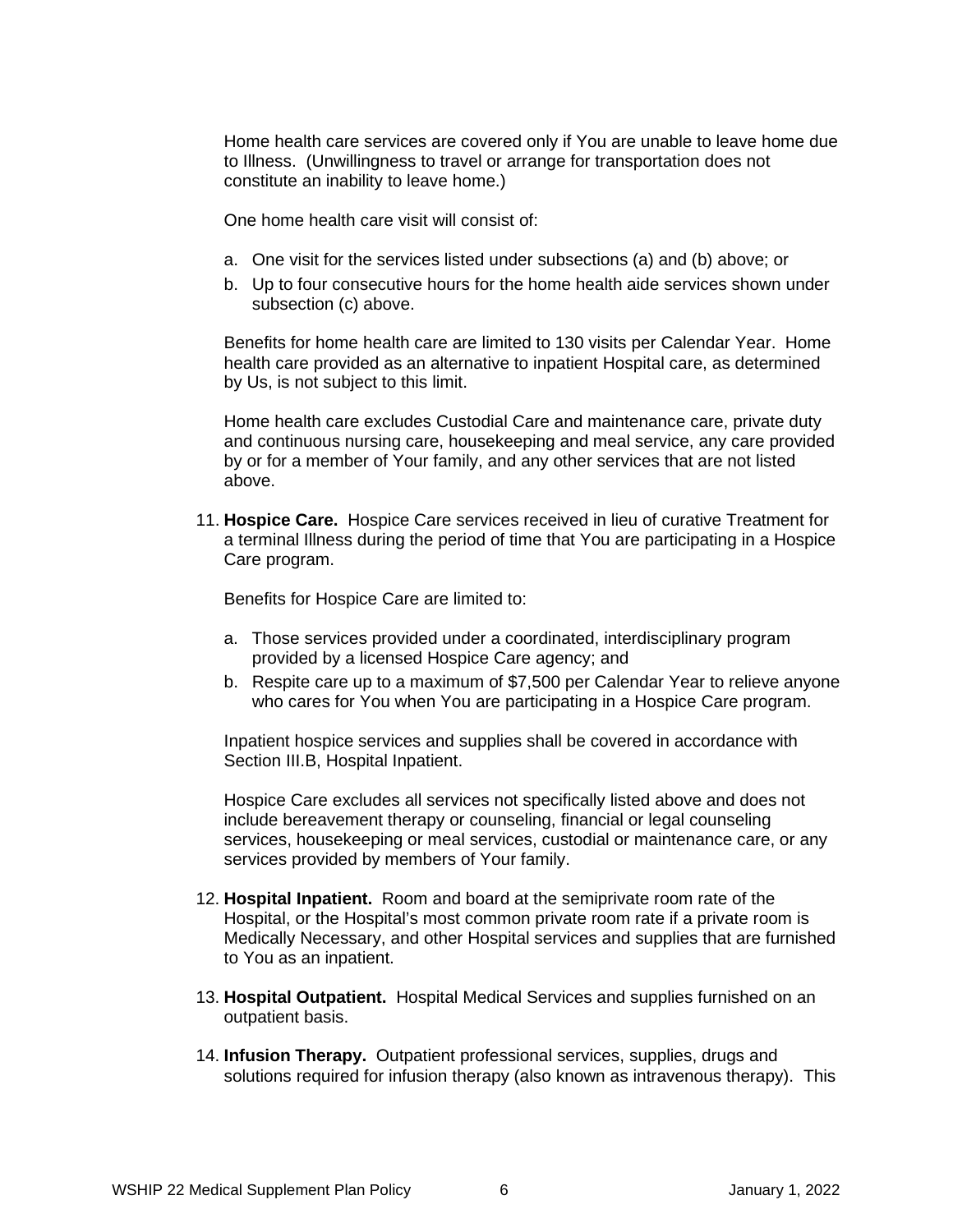benefit does not cover over-the-counter drugs, solutions and nutritional supplements.

15. **Mammography.** Routine or diagnostic mammography for a woman that is ordered by a Physician, an advanced registered nurse practitioner (ARNP), or a physician's assistant.

Benefits for mammography are paid at 100%.

16. **Massage Therapy.** Services of a licensed massage practitioner (LMP) when prescribed by a Physician.

Benefits for massage therapy are limited to 12 visits per Calendar Year.

- 17. **Maternity Services.** Maternity services are Covered Services. For covered prenatal, maternity and newborn care, Your attending Health Care Provider in consultation with You makes the following decisions:
	- a. Length of inpatient stay;
	- b. Inpatient post-delivery care; and
	- c. Follow-up care to include type and location, which may include Home Health Agency services and RN services.

#### 18. **Medical Supplies and Equipment.**

- a. Medical equipment, services or supplies that require a Physician's order and which are Medically Necessary and consistent with the diagnosis, Treatment and condition.
- b. Purchase (or rental up to the purchase price) of Durable Medical Equipment used for therapeutic purposes with no personal use in the absence of the condition for which it is prescribed, but only if it:
	- (1) Is approved by Us in advance through Our Medical Necessity review process described in Section VI.A, Medical Necessity Review;
	- (2) Is prescribed by Your attending Physician; and
	- (3) Is used to serve a medical purpose other than for transportation, comfort or convenience;
- c. Initial internal breast prostheses following mastectomy;
- d. Braces, crutches and prostheses (except dental prostheses) needed because of Illness that begins while covered by the Policy;
- e. Up to four post-mastectomy bras and sleeves per Calendar Year. A postmastectomy bra is a bra that is specifically designed and intended to support single or bilateral breast prostheses;
- f. Colostomy bags and related supplies;
- g. Catheters;
- h. Blood glucose monitors, insulin pumps and accessories to pumps, insulin infusion devices, and syringes and needles for insulin and allergy injections; and
- i. Oxygen.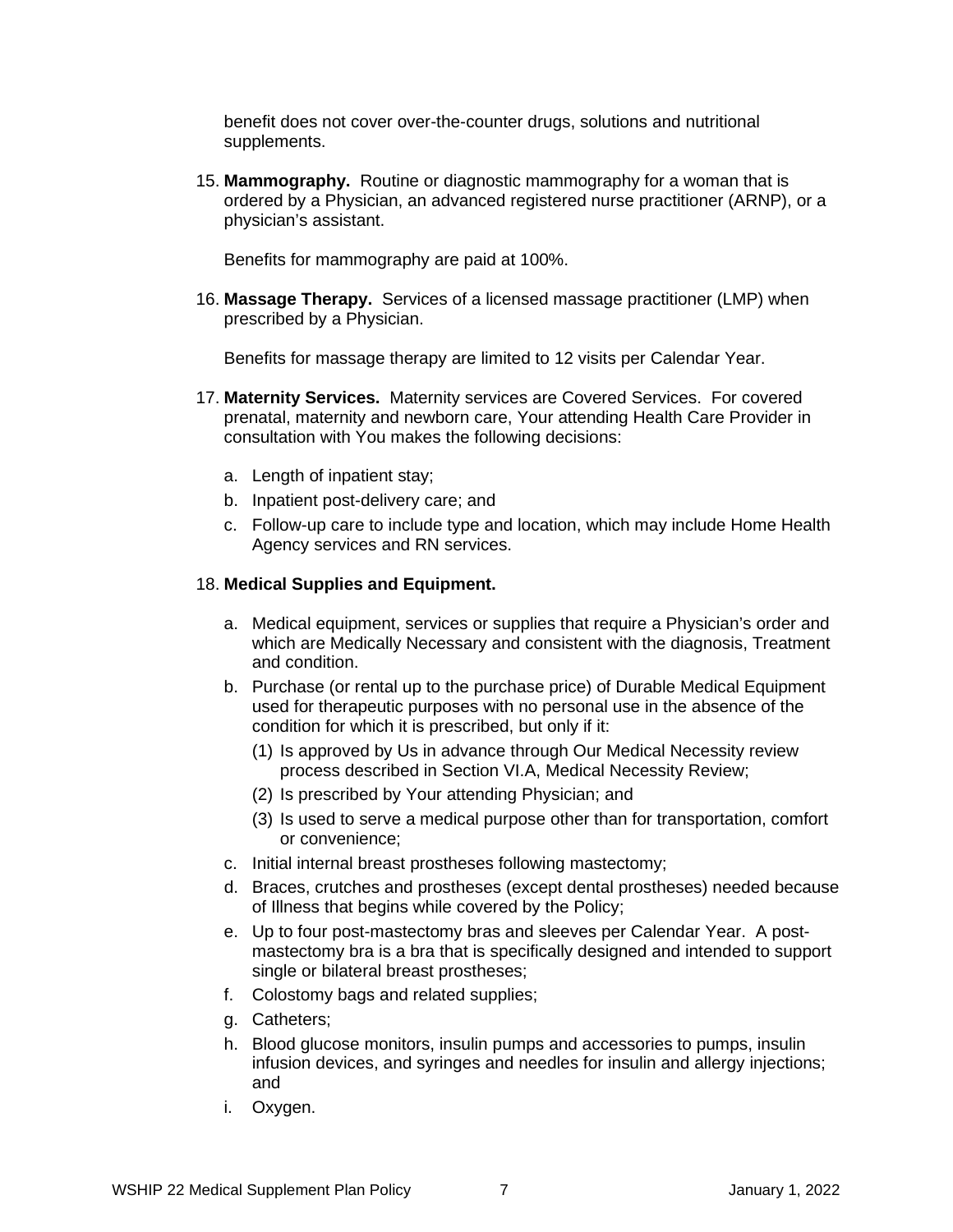- 19. **Medical Therapy.** Chemotherapy, radioisotope, radiation and nuclear medicine therapy.
- 20. **Mental Health Care.** Covered mental health services include outpatient and inpatient services provided to treat mental disorders covered by the diagnostic categories listed in the most current version of the Diagnostic and Statistical Manual of Mental Disorders published by the American Psychiatric Association. Services must be provided by a Hospital, Washington State licensed community mental health agency, Physician, or psychologist. Covered services may also be furnished by a state Hospital that is operated and maintained by the State of Washington for the care of the mentally ill.
- 21. **Nutritional Therapy.** Outpatient nutritional therapy services.
- 22. **Oral Surgery.** The following forms of oral surgery:
	- a. Oral surgery related to fractures of facial bones;
	- b. Excisions of mandibular joints;
	- c. Excisions of lesions of the mouth, lip or tongue;
	- d. Excisions of tumors or cysts;
	- e. Incision of accessory sinuses, mouth, salivary glands or ducts;
	- f. Dislocation of the jaw;
	- g. Plastic reconstruction or repair of traumatic injuries occurring while covered under the Policy; and
	- h. Excision of impacted wisdom teeth.
- 23. **Outpatient Surgery.** Surgical services and supplies furnished on an outpatient basis.
- 24. **Prescription Drugs, Contraceptive Devices, Antigens and Allergy Vaccines.** This Policy only covers Prescription Drugs that are covered under Parts A or B of Medicare.

Information about Our mail order pharmacy and a list of Network Pharmacies is available on Our website at [www.wship.org.](http://www.wship.org/) You may also request this information by calling Our Pharmacy Benefit Manager at 1-800-859-8810. All Prescription Drugs and pharmacy services must be obtained from a Network Pharmacy or through Our mail order pharmacy except for:

- a. Prescription Drugs dispensed by a Health Care Provider when related to Emergency services; and
- b. Prescription Drugs dispensed by a non-Network Pharmacy when a Network Pharmacy is not available within a 30-mile radius of Your home or prescribing Health Care Provider.
- 25. **Preventive Health Care.** Preventive health care services up to the maximum benefit of \$500 per Calendar Year. This benefit covers routine physical exams, well-child exams and immunizations. Routine or preventive diagnostic services

.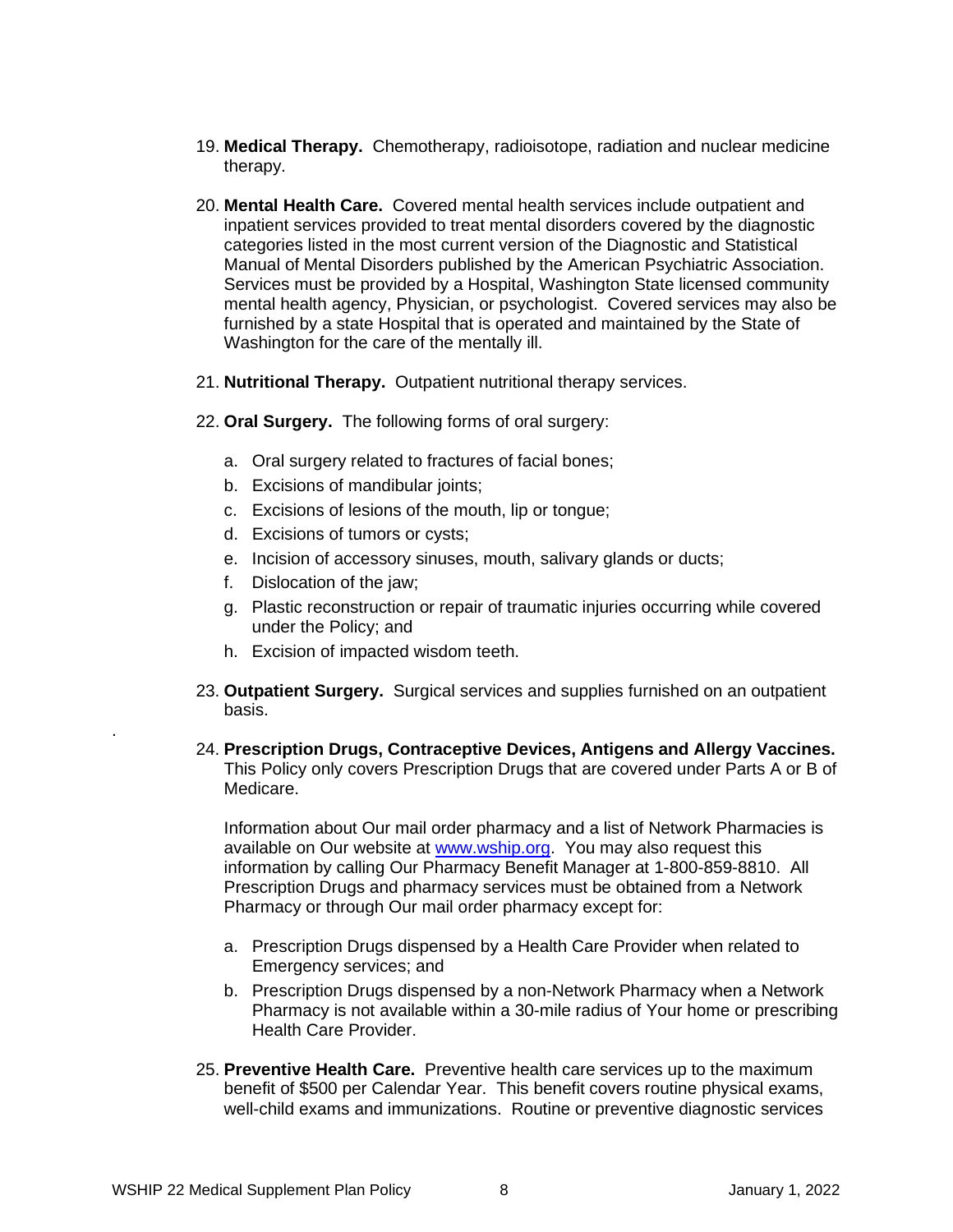are covered under the Diagnostic Services benefit and routine or diagnostic mammography is covered under the Mammography benefit.

- 26. **Professional Services.** Professional services, including surgical services and anesthesia services, for the Treatment of Illness that are rendered by a Health Care Provider or at a Health Care Provider's direction. Professional Services do not include professional dental services, except as specifically provided under the Oral Surgery benefit in Section III.B.
- 27. **Rehabilitation Therapy Services.** The services of a registered physical therapist, certified speech pathologist or speech therapist (for the purpose of restoring lost speech function), licensed occupational therapist, and licensed respiratory therapist. Services must be provided within a Treatment plan prescribed by Your Physician to help restore or improve a function that was lost due to accidental injury or illness.

Rehabilitation therapy services for children under age seven with neurodevelopmental disabilities with documentation from the attending Physician that such care is necessary to prevent further deterioration of the neurodevelopmental disability are Covered Services.

Maintenance care and therapy for learning and education disabilities or difficulty are not Covered Services.

28. **Skilled Nursing Facility (SNF).** Room and board at an SNF's lowest semiprivate room rate and the services and supplies that are furnished for medical care therein.

Any SNF confinement is covered only if it is in lieu of Medically Necessary confinement in a Hospital under the supervision of a doctor of medicine or osteopathy (MD or DO).

Benefits for an SNF are limited to 100 days of confinement per Calendar Year.

- 29. **Spinal and Other Manipulative Treatment.** Spinal and other manipulations to treat a covered Illness, injury or condition.
- 30. **Sterilization.** Sterilization is a Covered Service. Reversal of sterilization is not a Covered Service.
- 31. **Tobacco Cessation.** When provided through a WSHIP-Designated Network Provider, services related to tobacco cessation are covered, limited to Participation in a WSHIP-designated program.
- 32. **Temporomandibular Joint (TMJ) Disorders or Myofascial Pain Dysfunction (MPD).** Medical services and supplies for Treatment of TMJ disorders or MPD.

This benefit is subject to a \$1,000 lifetime maximum as set forth in Section IV.B, Lifetime Maximum Benefits.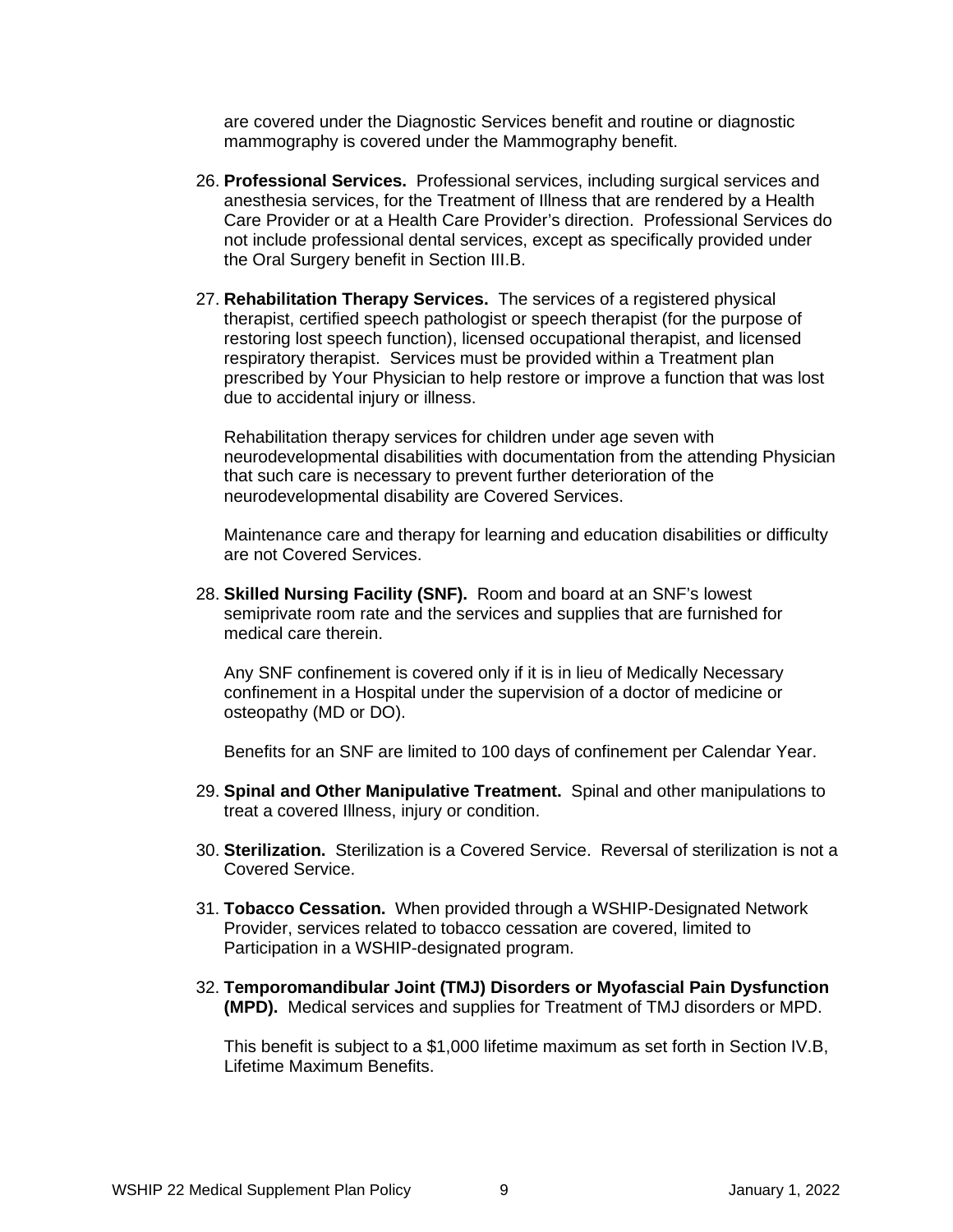33. **Transplant Surgery and Related Expense Benefits.** Solid organ transplants and bone marrow/stem cell reinfusion procedures which meet Our criteria for coverage, and related expenses which We have determined, in advance, to be Medically Necessary are Covered Services subject to all applicable limitations and exceptions set forth in Section IV.B, Lifetime Maximum Benefits. Transplant services must be obtained from a Network Provider. Should covered transplant services not be available from any Network Provider, such services performed by a non-Network Provider will be covered as if they had been obtained from a Network Provider if You have obtained prior authorization from Us.

If You have transplant surgery for which benefits are payable under this Policy, the acquisition costs, including removal and evaluation of the donor organ, bone marrow or stem cells, testing and typing expenses, and donor Physician visits related to the transplant, are Covered Services.

This benefit is subject to a \$350,000 lifetime maximum as set forth in Section IV. B, Lifetime Maximum Benefits.

Cornea transplantation, skin grafts, and the transplant of blood or blood derivatives (except for bone marrow or stem cells) are not considered "transplant" services and are covered on the same basis as other Medical Services.

#### 34. **Limited Coverage for Investigational and Experimental Services.**

Investigational and Experimental services are covered only under certain limited circumstances. Your participation in a clinical trial which is researching an emerging technology that has been deemed Investigational by WSHIP may be eligible for coverage when all of the following criteria are met:

- a. The technology must be a Treatment for a condition that is life-threatening and that has a poor prognosis with the most effective available Treatment. A condition is considered to be life-threatening if it has a substantial probability of causing premature death within the immediate foreseeable future.
- b. The technology must be therapeutic, used to directly improve health outcomes, and not for diagnosis or supportive care.
- c. Your request must be to participate in a phase II or phase III clinical trial.
- d. The clinical trial must be conducted under a written research protocol with Institutional Review Board approval.
- e. The clinical trial must be approved by a national body, such as the National Institutes of Health, the National Cancer Center Institute, or the FDA.
- f. The technology must have approval from the appropriate government regulatory bodies, if applicable:
	- 1. Devices must be FDA-approved via one of the following processes:
		- a. PMA (Premarket Approval)
		- b. 510(k)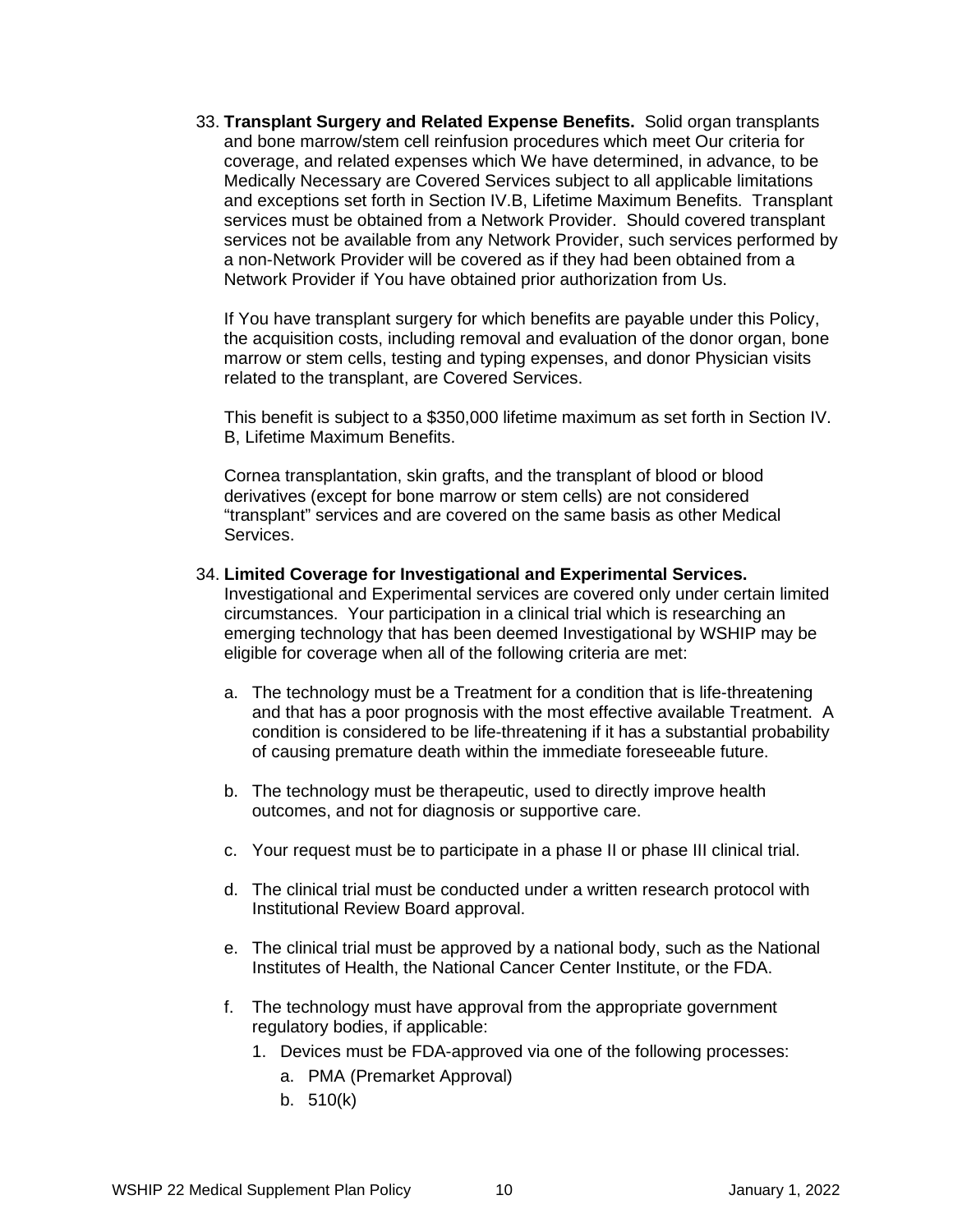- c. HDE (Humanitarian Device Exemption)
- 2. Drugs must have one of the following:
	- a. Final FDA approval for marketing for at least one indication via the NDA (New Drug Application) process
	- b. IND (Investigational New Drug) approval
- g. You must be enrolled in the clinical trial at the time of Treatment for which You are requesting coverage.
- h. Routine costs of a clinical trial eligible for coverage, either in the experimental or control arm, include:
	- 1. Items or services that are typically provided absent a clinical trial (e.g., conventional care);
	- 2. Items or services required solely for the provision of the Investigational item or service being studied, the clinically appropriate monitoring of the effects of the item or service, or the prevention of complications; and
	- 3. Items or services needed for reasonable and necessary care arising from the provision of an Investigational item or service—in particular, for the diagnosis or Treatment of complications.
- i. Investigational costs not eligible for coverage include:
	- 1. The Investigational item or service *itself*, unless otherwise covered outside of the clinical trial;
	- 2. Items and services provided solely to satisfy data collection and analysis needs and that are not used in the direct clinical management of the patient (e.g., monthly CT scans for a condition usually requiring only a single scan); and
	- 3. Items and services customarily provided by the research sponsors free of charge for any enrollee in the trial.

Services provided in a trial that are approved for coverage will have benefits provided as specified in the appropriate benefit category that would ordinarily be assigned. Services provided in a clinical trial that are fully funded by another source may not be covered by Your WSHIP Policy.

A Medical Necessity review to confirm coverage of Experimental or Investigational Treatment prior to beginning Treatment is highly advisable.

## **IV. EXCLUSIONS AND LIMITATIONS**

#### **A. Pre-Existing Condition.**

1. **Pre-Existing Condition Limitation.** The benefits of this Policy are not payable for any pre-existing condition for the first six months following the Policy effective date. A pre-existing condition is an Illness for which medical advice was given, for which a Health Care Provider recommended or provided Treatment, or for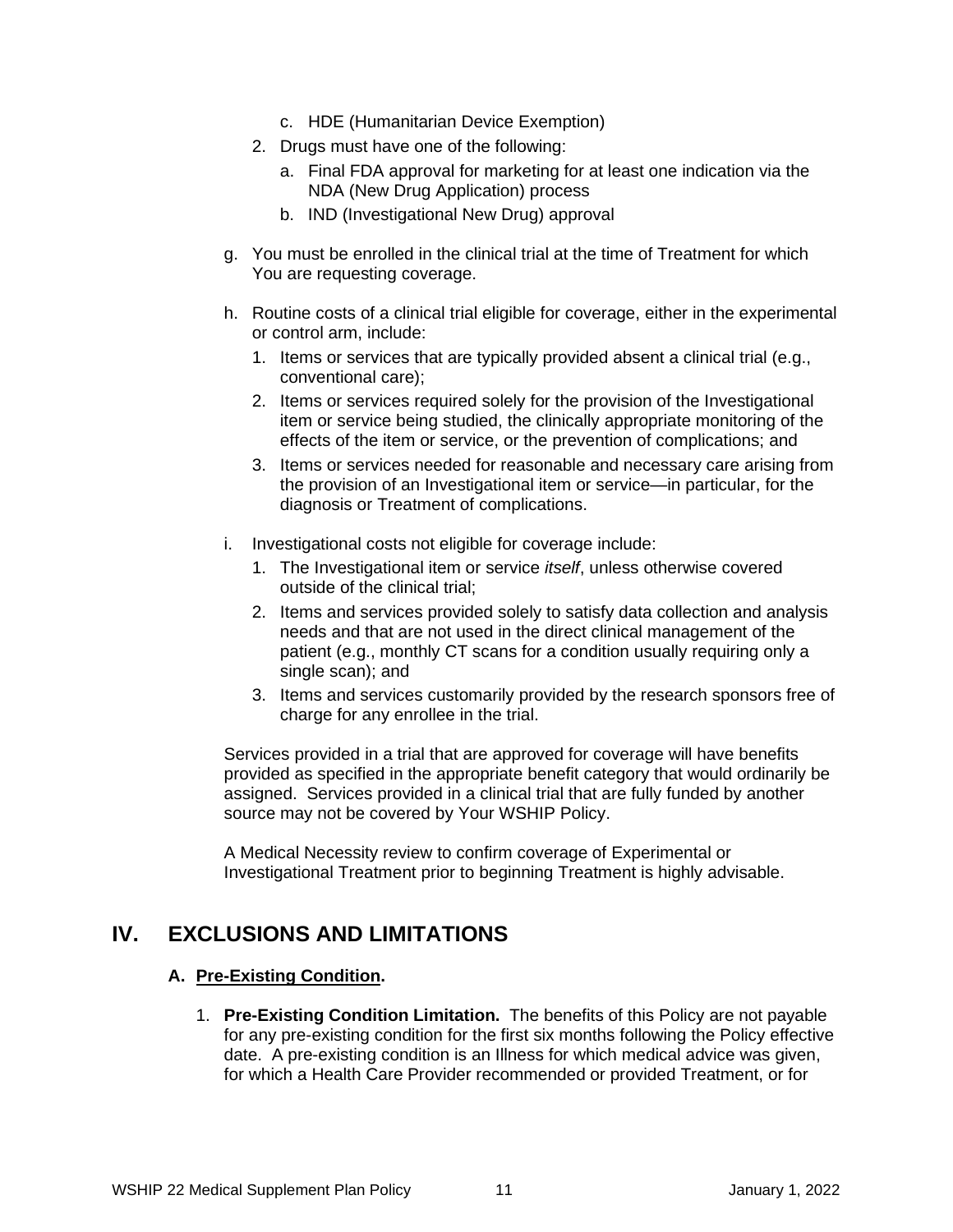which a prudent layperson would have sought advice or Treatment, within six months before the Policy effective date.

The pre-existing condition limitation does not apply to prenatal care services or benefits for outpatient prescription drugs. Delivery and postnatal care are subject to the pre-existing condition limitation.

2. **Waiver or Credit of the Pre-existing Condition Waiting Period.** The preexisting condition wait time will be waived or credited, up to the amount of time that You were covered under a previous medical plan, if You meet the following requirements: The previous coverage must not have been terminated more than 63 days before the date You applied for coverage under this Policy or, if You applied as a result of rejection by a carrier, 63 days before You applied to the carrier. The previous coverage also must not have been an individual Catastrophic Health Plan as defined by this Policy at the time of commencement of Your coverage under this Policy.

### **B. Lifetime Maximum Benefits.**

- 1. **Transplant Lifetime Maximum.** Payments made by Us under this Policy or any other policy issued to You by Us will not exceed a lifetime maximum of \$350,000 for all Covered Services related to organ, bone marrow, or stem cell transplant services. The \$350,000 transplant lifetime maximum limitation will apply from one day prior to the date of the transplant or the date of hospital admission if the entire admission is transplant related, if You receive a transplant during the course of a longer hospital stay, through 100 days after the transplant. The transplant lifetime maximum shall apply to donor-related expenses incurred at any time. Covered Services which You receive outside this 100-day period including necessary post-surgery drugs will not be counted in the transplant lifetime maximum.
- 2. **Temporomandibular Joint (TMJ) Disorders and Myofascial Pain Dysfunction (MPD) Lifetime Maximum.** Payments made by Us under this Policy or any other policy issued to You by Us will not exceed a lifetime maximum of \$1,000 for TMJ and/or MPD services.
- **C. Exclusions.** If Medicare Parts A or B provides benefits for the service You received, this Policy will reimburse the applicable Medicare deductibles, coinsurance and copays with the exception of the deductible amount for Medicare Part B, for which You will be responsible. In no event will payments under this Policy duplicate any amounts payable under Medicare.

For all other services or supplies, no benefits will be paid or credit given for services or supplies that are not Covered Services or that exceed the Allowed Amount. No payment will be made or credit given for any services, supplies or drugs relating to the following:

- 1. **Cosmetic and Reconstructive.** Cosmetic or reconstructive services or plastic surgery except:
	- a. As provided in Section III.B, Breast Reconstruction Following Mastectomy;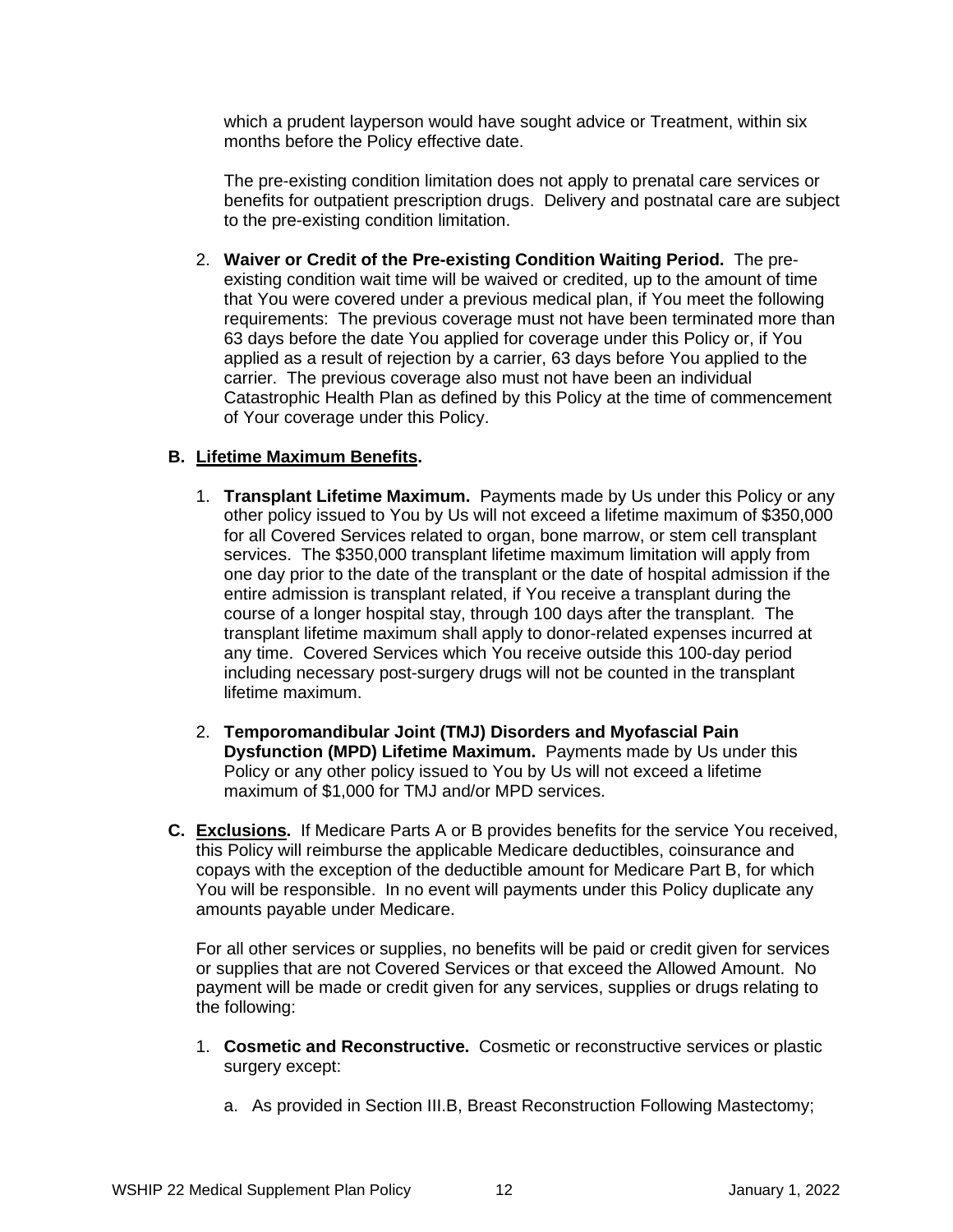- b. Treatment of congenital defects or birth abnormalities for function repair or restoration of any body part when necessary to achieve normal body functioning; or
- c. Reconstructive surgery when incidental to or following surgery resulting from trauma, infection or other Illness that occurs during the coverage period.
- 2. **Counseling.** Marital, family, sexual, vocational, outreach counseling, counseling for life transition problems or job training.
- 3. **Custodial Care.** Custodial Care as defined in Section IX, Definitions.
- 4. **Dental.** Dental exams and Treatment of any kind except as provided in Section III.B, Oral Surgery.
- 5. **Education and Training.** Special education or training except diabetes education as described in Section III.B, Diabetes Education.
- 6. **Fertility.** Fertility or infertility diagnosis or enhancement and any related direct or indirect complications. Examples of excluded items are genetic testing, artificial insemination, in vitro fertilization, embryo transfer, hormone therapy related to fertility and reversal of sterilization.
- 7. **Foot Care.** Routine foot care or Treatment for fallen arches or flat feet.
- 8. **Governmental Medical Facilities.** Treatment provided by a state or federal Hospital or facility that is not a Network Provider unless payment of the charge is legally required.
- 9. **Military and War-Related Conditions; and Illegal Acts.** Treatment for an Illness caused by or related to military service or war-related acts, or Illness caused by Your commission of an illegal act.
- 10. **Not Medically Necessary.** Treatment that We determine is not Medically Necessary as defined in Section IX, Definitions.
- 11. **Obesity and Weight Control.** Treatment of obesity or weight management and any direct or indirect complications from such Treatment. This exclusion applies to all medical Treatment, surgical procedures, medication, or programs for weight reduction, even if You also have an Illness that might be helped by weight loss.
- 12. **Services for Which You Do Not Have to Pay.** Treatment for which no charge is made, no charge would have been made if this Policy were not in effect, or for which You are not legally required to pay.
- 13. **Sexual Dysfunction.** Diagnosis or Treatment of sexual dysfunction regardless of origin or cause, and any direct or indirect complications of such Treatment.
- 14. **Transportation or Travel.** Transportation or travel except for ambulance services described in Section III.B, Ambulance.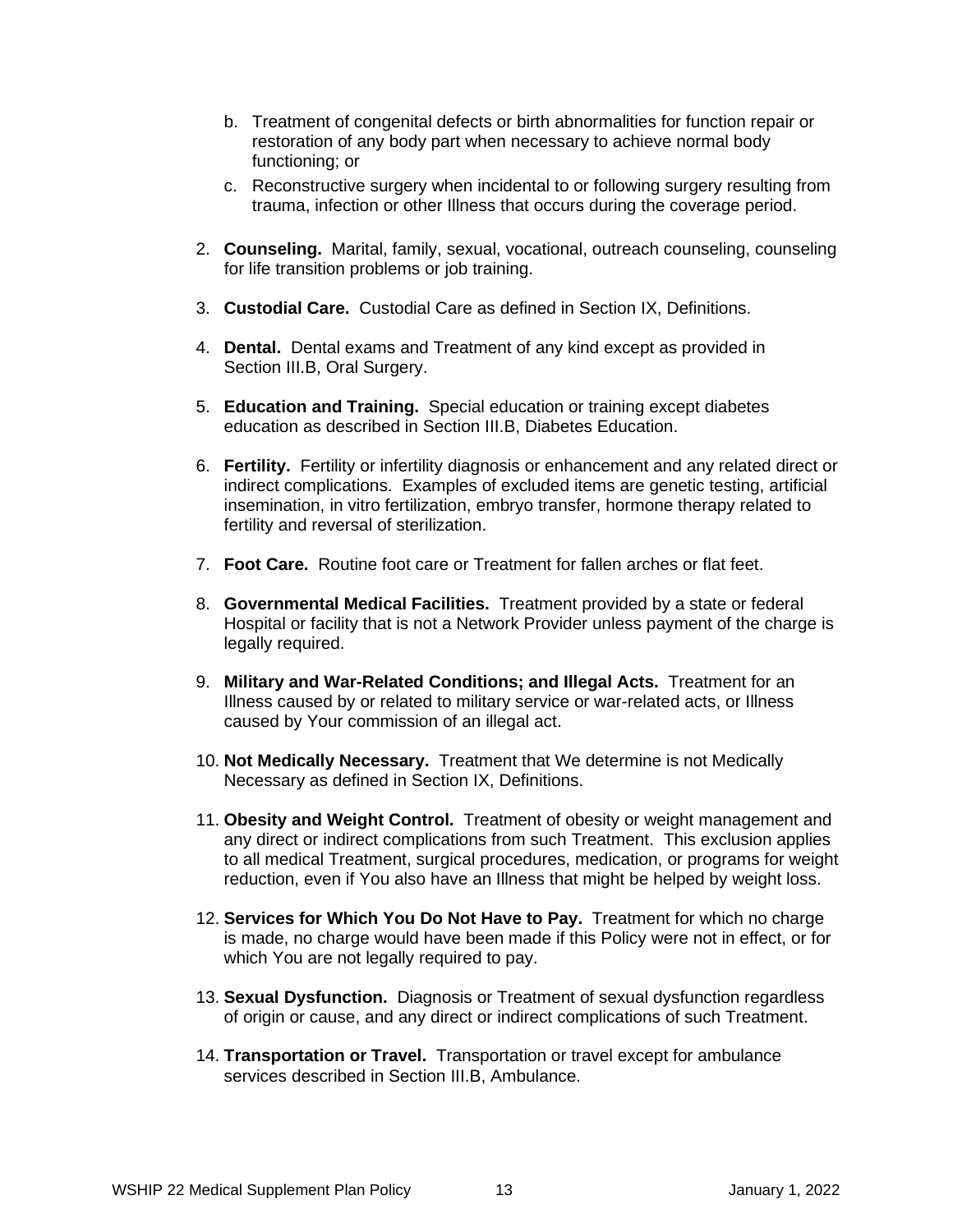- 15. **Vision and Hearing.** Routine vision and hearing exams, vision analysis, contact lenses, eyeglasses, hearing aids, surgery or other procedure or training intended to improve or correct vision or hearing except:
	- a. When due to an accidental injury to the eyes or ears; or
	- b. For the initial contact lenses or eyeglasses after a covered cataract surgery without intra-ocular lens implant.
- 16. **Work-Related Conditions.** Treatment or diagnosis for Illness caused by or related to employment, regardless of whether a claim has been made for workers' compensation, except if You are exempt from state or federal workers' compensation laws.
- **D. Last Payer of Benefits.** This Policy is the last payer of benefits whenever any other benefit is available, even if a claim for such benefits is not properly submitted or pursued. Benefits otherwise payable under this Policy shall be reduced by all amounts paid or payable for health care through any other insurance, health insurance or health benefit plans, including but not limited to self-insured plans, and by all Hospital and medical expense benefits paid or payable under any workers' compensation coverage, automobile medical payment or liability insurance (including Personal Injury Protection coverage and Uninsured/Underinsured Motorist coverage), and any Hospital or medical benefit paid or payable under or provided pursuant to any state or federal law or program.

## **V. PREMIUMS, RATE CHANGES, AND COST SHARING**

- **A. Premiums.** Your premiums must be paid on or before the due date or during a 31 day grace period that follows. If Your premium is not received before the end of the grace period, Your coverage ends at the end of the period for which Your premium was paid.
- **B. Rates and Rate Changes.** We may change premium rates for WSHIP policies. We will notify You at least 30 days before any general premium change. WSHIP rates are based on rates in the Medicare Supplement market in Washington State. Your individual rate may also change due to changes in Your age. WSHIP rates vary by age.
- **C. Deductible.** Benefits under this Policy are not subject to a deductible. But note, this Policy will not cover Your Medicare Part B deductible amount, for which You will be responsible.
- **D. Coinsurance.** Coinsurance is the percentage of the Allowed Amount for Covered Services that You are required to pay. The coinsurance percentage for this Policy is 20%. Coinsurance does not apply to services that are covered under Parts A or B of Medicare.

Services Covered By Medicare Parts A or B: For services that are covered under Parts A or B of Medicare, We pay 100% of the applicable Medicare deductible and coinsurance amounts, with the exception of the deductible amount under Medicare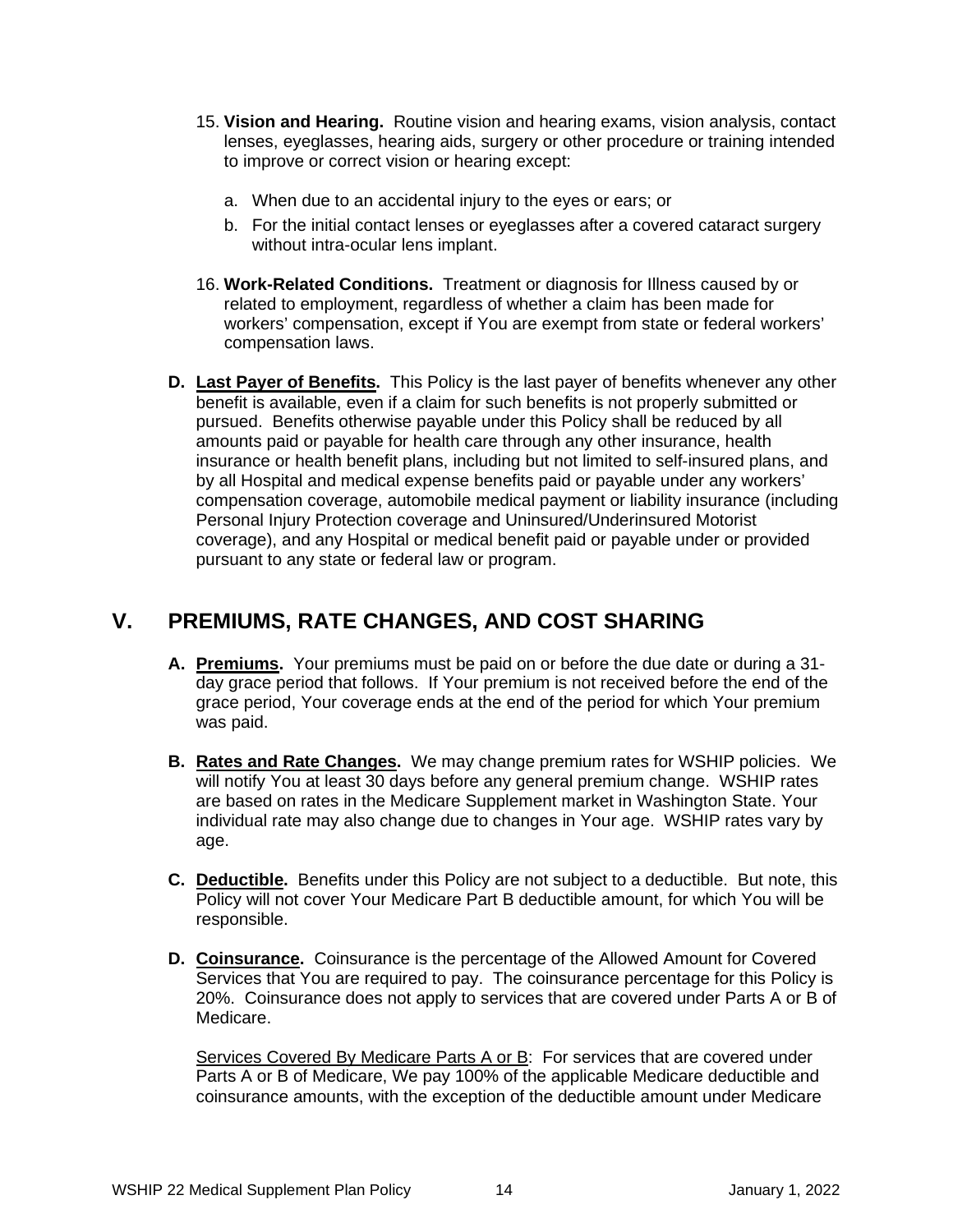Part B. We calculate and pay benefits based upon amounts payable by Medicare, regardless of whether a claim is submitted to or paid by Medicare.

Services Not Covered By Medicare Parts A or B: For all other Covered Services, We pay 80% of the Allowed Amount. Your coinsurance is 20%.

**E. Out-of-Pocket Expense Limit.** If, during a Calendar Year, Your out-of-pocket expenses reach \$850 for covered Medical Services or \$150 for covered Prescription Drugs, We will pay 100% of the Allowed Amount for the remainder of the Calendar Year. Out-of-pocket expenses include coinsurance amounts. Any amounts paid for non-Covered Services, amounts in excess of the Allowed Amount, and payments for services beyond a benefit maximum or limit do not qualify as an out-of-pocket expense.

Pharmacy expenses do not apply to the medical out-of-pocket expense limit, and medical expenses do not apply to the pharmacy out-of-pocket expense limit.

## **VI. CARE MANAGEMENT**

Care management services help ensure that You receive appropriate and cost-effective medical care.

For services covered by Medicare, We pay benefits in accordance with all coverage determinations made by Medicare.

For services not covered by Medicare but covered under this Policy, Our Care management services include the following:

**A. Medical Necessity Review.** You can receive a determination in advance about whether a particular service is Medically Necessary by calling Our Medical Necessity review telephone number on Your WSHIP identification card. If the service is Medically Necessary and a Covered Service and You are eligible for coverage on the date of service, then We will pay for the service at the appropriate benefit level. We will not pay for any services that are determined by Us to be not Medically Necessary.

We encourage You to ask Your provider to call Us and request a Medical Necessity review before all admissions to a Hospital, SNF or other covered facility to verify that it meets the required criteria for claims payment. In the case of an Emergency admission, Your provider should request a Medical Necessity review on the first business day following admission. We encourage You to also obtain a Medical Necessity review prior to receiving any of the outpatient Covered Services that are listed on Your identification card.

Medical Necessity reviews let You know ahead of time if the service is Medically Necessary. They also help Us to identify situations that might benefit from case management.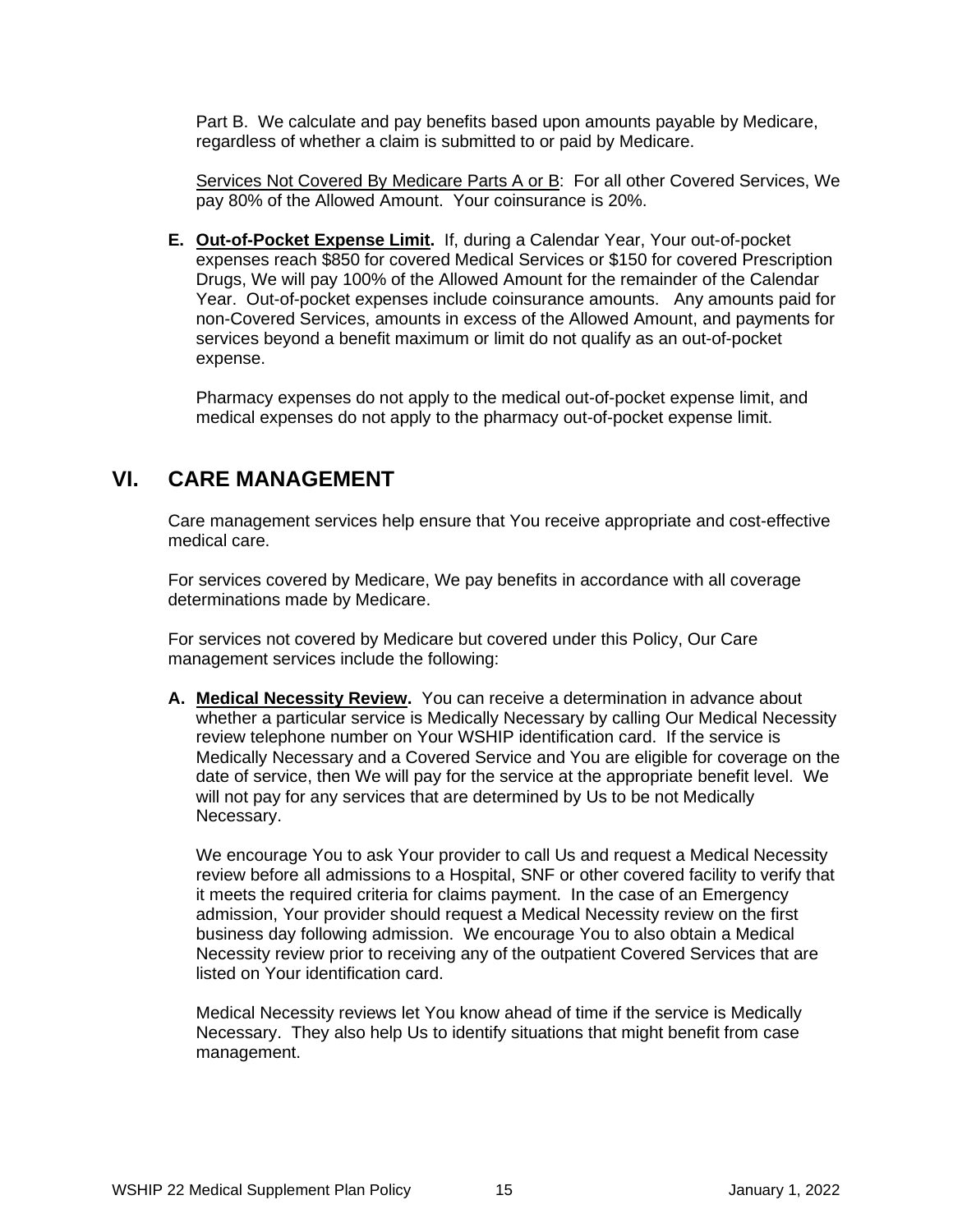A Medical Necessity review and pre-approval is required for Durable Medical Equipment, and transplant surgery and related expenses.

- **B. Case Management.** Case management is a cooperative process among You, Your Health Care Provider and Us to consider effective alternatives to hospitalization and other high-cost care and to help You to make more efficient use of Your benefits. Your participation in a Treatment plan through case management is voluntary. You should call the same telephone number that is printed on Your identification card for Medical Necessity reviews if You would like to learn more about case management. We may also contact You.
- **C. Other Care Management Programs.** We may offer other care management programs to You from time to time, such as disease management programs for specific diseases or conditions. Disease management programs are designed to help You better understand Your disease and how to avoid problems or complications.

## **VII. OTHER INFORMATION**

## **A. Claims for Benefits.**

- 1. **Timely Filing.** Most providers will submit claims to Us directly. Otherwise, You must submit a claim to WSHIP for payment of the benefit. You should submit all claims within 30 days after the service is completed. We must receive all claims within 365 days of discharge for Hospital or other facility expenses, or within 365 days of the date services or supplies were provided. You may obtain a claim form from the Administrator or Pharmacy Benefits Manager.
- 2. **Assignment of Benefits.** Where You have assigned Your right to receive payment for any benefits for Hospital, medical or surgical services to the provider of those services, payment will be paid to the Hospital or the provider of the services. If You have not assigned the benefits, We, at Our option, will pay You or the Hospital or other provider of the services.
- 3. **Misstatement of Age.** If Your age has been misstated in application materials, the premium payable under this Policy shall be adjusted for the correct age and You will be responsible for payment of the adjusted premium from the effective date of coverage. We will refund any overpayment of premium by You.
- 4. **Overpayment.** If We pay a benefit under this Policy and it is later shown that a lesser amount should have been paid, We are entitled to a refund of the excess payment and We may deduct any such amount from future amounts payable to You or on Your behalf. In the absence of fraud or intentional misconduct, We will not request refunds for overpayments made more than 365 days from the date the overpayment was made by Us.
- **B. Eligibility Verification**. You are required to complete and return an eligibility verification and residency form yearly or upon request. Your Policy is subject to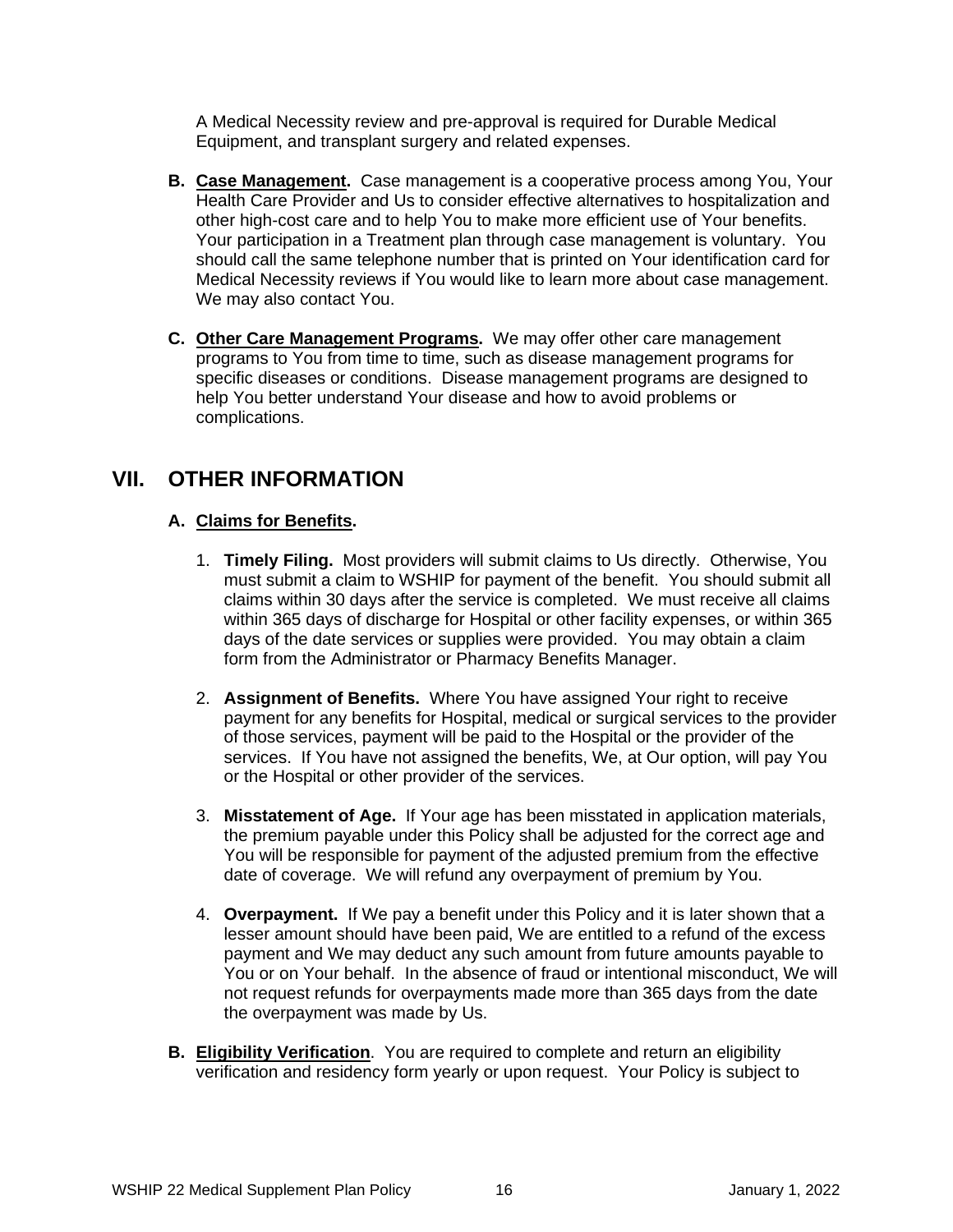termination in accordance with Section II.C, Termination of Coverage, in the event You fail to return the requested information.

- **C. Entire Contract.** This Policy, and any attachments, is the entire contract of insurance.
- **D. False or Misleading Statements.** If benefits are paid in error due to intentionally false or misleading statements made by You or on Your behalf, including intentionally false or misleading statements in application materials, We may, at Our option, deny Your claims, terminate Your coverage or rescind Your coverage under this Policy as of the effective date. (See also Section II.C, Events of Termination.) We may also refund premiums previously paid and recover claims and administrative costs from You or other persons responsible for the intentionally false information.
- **E. Legal Action.** Your right to take any legal action against Us is subject to the civil immunity provision of RCW 48.41.190.
- **F. Notices.** Any notice We are required to send to You will be considered to be delivered if it is mailed to You at the most recent address provided by You to Us. We will use the date of postmark in determining the date of Our notification. If You are required to submit notice to Us, it will be considered delivered on the postmark date or, if not postmarked, the date We receive it.
- **G. Notice of Information Use and Disclosure.** In the course of administering Your benefits and as permitted by law, We may collect, use, or disclose certain information about You. This personal information may include health information or personal data such as Your address, telephone number or Social Security Number. We may receive this information from, or release it to, Health Care Providers, insurance companies, or other sources. We are required by law to maintain the privacy and security of Your personal health and financial information and to provide You with a notice of Our legal duties and privacy practices. That notice is provided separately.

We may use or disclose Your information for reasons including the following:

- 1. For payment: To determine eligibility, to process claims for benefits, to coordinate benefits with other health plans and insurers, and to collect premiums.
- 2. For healthcare operations: To operate Our program, including determining the cost of benefits, to provide care and case management services; to support grievance or quality review boards, for audit or accreditation programs or other necessary business purposes; and to fulfill Our obligations under this Policy.
- 3. To You or to Your representative.

Your information may also be collected, used or released as required or otherwise permitted by law.

To safeguard Your privacy, We take care to ensure that Your information remains confidential. If a disclosure of Your information is not related to a routine business function or required by law, We remove anything that could be used to easily identify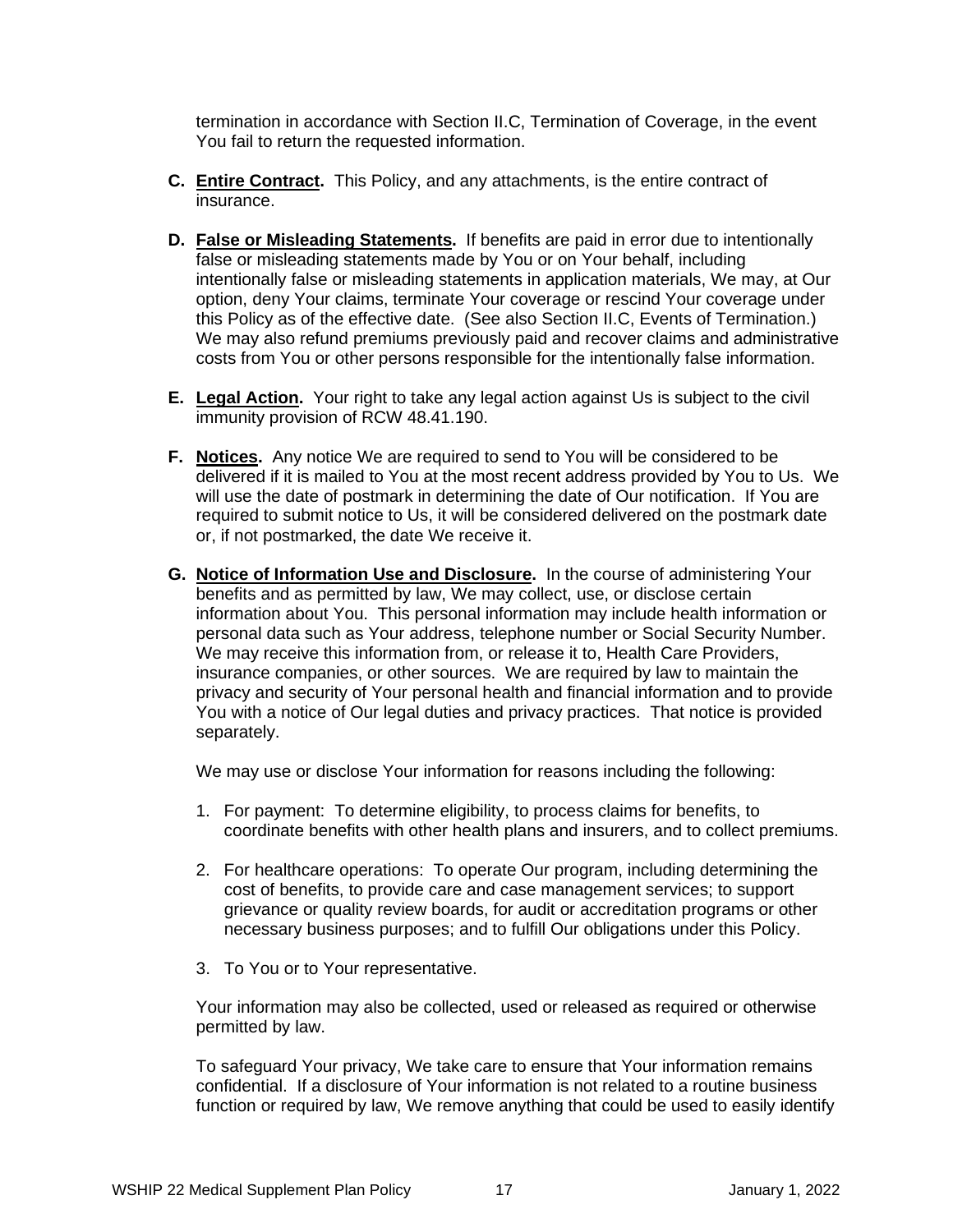You or We obtain Your prior written authorization. You also have the right to request inspection and/or amendment of records retained by Us that contain Your personal information.

This is a summary of Our privacy policy**.** Further information and a copy of Our privacy policy is available from the Administrator and on Our website.

**H. Notification of Address Change.** You are required to notify Us of a change in Your physical residence or mailing address within 30 days of such change.

#### **I. Third-Party Recoveries.**

- 1. **Subrogation.** If You are injured and have the right to recover damages from a responsible third party (someone other than You or Us), benefits under this Policy will still be paid. However, We have the right (called "subrogation"), to the fullest extent permitted by law, to recover directly from the third party to the extent of benefits We have paid on Your behalf for Illness or injury after You have been fully compensated for Your loss. We may at Our election either (1) assert Our right to recover benefits directly from the third party in Our name, or (2) sue any such third party in Your name, and have a security interest in and lien upon any recovery to the extent of the amount of benefits paid by Us and for Our expenses in obtaining a recovery, in both circumstances, after You have been fully compensated for Your loss. You or Your representative must cooperate in Our effort to collect from the third party who is responsible for Your injury. Failure on Your part to cooperate with Us in this effort may result in Your being fully responsible for the cost of the subrogated amounts. By providing benefits under this Policy, We are not acting as a volunteer and are not waiving any rights to subrogation.
- 2. **Reimbursement.** If You or Your representative obtain a recovery from a third party who is responsible for compensating You for Your injuries or Illness, to the fullest extent permitted by law, after You have been fully compensated for Your loss, We are entitled to the proceeds of any settlement or judgment that results, up to the amount of benefits paid by Us for the Illness or injuries caused to You. In recovering benefits provided, We may at Our election either hire Our own attorney or be represented by Your attorney. If We choose to be represented by Your attorney, We will pay, on a contingent basis, a reasonable portion of the attorney fees which are necessary for asserting Our right of recovery in the case, not to exceed 20% of the amount We seek to recover. We will not be required to pay for any legal costs incurred by You on Your behalf, and You will not be required to pay for any legal costs incurred by Us on Our behalf. You must protect Our interests in any negotiation regarding settlement of Your claim against a third party. Before accepting any settlement on Your claim against a third party, You must notify Us in writing of any terms or conditions offered in settlement, and You must notify the third party of Our interest in the settlement pursuant to this contractual provision. If You retain an attorney or other agent to represent You in the matter, You must require Your attorney or agent to reimburse Us directly from the settlement or recovery after You have been fully compensated for Your loss. By providing benefits under this Policy, We are not acting as a volunteer and are not waiving any rights to reimbursement.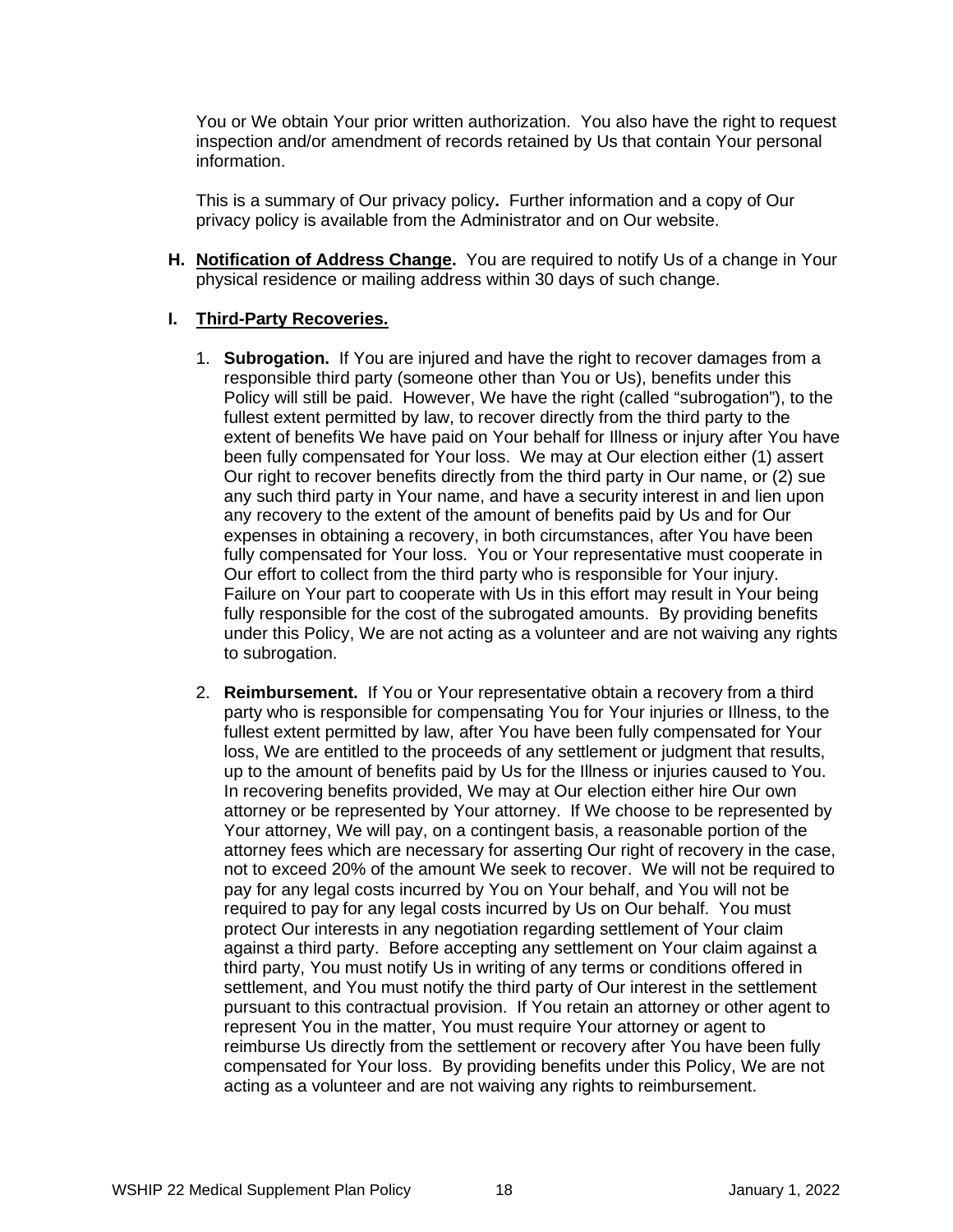## **VIII. GRIEVANCES AND APPEALS**

## **A. Complaints and Appeals.**

- 1. **Complaints.** If You have a complaint about Our services or about a benefit or coverage decision or any other WSHIP decision regarding Your Policy, please contact Our Customer Service department. The complaint process lets Customer Service quickly and informally correct errors, clarify decisions or benefits, or take steps to improve Our service.
- 2. **Appeals.** If You are not satisfied with Our response to a complaint or Your complaint is a request that We reconsider Our decision to deny, modify, reduce, or end payment, coverage or authorization of coverage, You will need to submit Your complaint as a formal appeal. You or Your authorized representative will need to request an appeal within 90 days of the event giving rise to the appeal. Following receipt of Your appeal, We will let You know if We need more information to respond to Your complaint. We will review Your complaint and respond as soon as possible, but not more than 30 calendar days after receiving the information requested to review Your complaint.

Your appeal rights and the appeal process are described below. If You have questions about the appeal process, please contact Our Customer Service department for assistance.

#### **B. General Grievance and Appeal Rights.**

If You are aggrieved by one of Our actions or decisions, You may pursue up to three levels of appeals. The first two levels are internal: first to the Administrator and second to Our grievance committee. The third level of appeal is external and may be made to a designated Independent Review Organization (IRO). IRO review is available only for appeals of decisions relating to the denial, modification, reduction or termination of coverage of or payment for health care services. You may appeal to the IRO only after completion of Our internal review process.

## **C. Internal Appeal Process.**

#### 1. **Appeal to the Administrator.**

- a. You must notify the Administrator of Your request for appeal within 90 days of the event giving rise to the appeal.
- b. Within five business days, the Administrator will respond to You in writing confirming receipt of the appeal request, the date it was received, the nature of the complaint, and the resolution requested.
- c. The Administrator will investigate the complaint, consider all information submitted by You, and make its decision within 30 days of receipt of the complete information needed to respond to the appeal.
- d. The Administrator will notify You of its decision in writing and inform You of any further appeal options.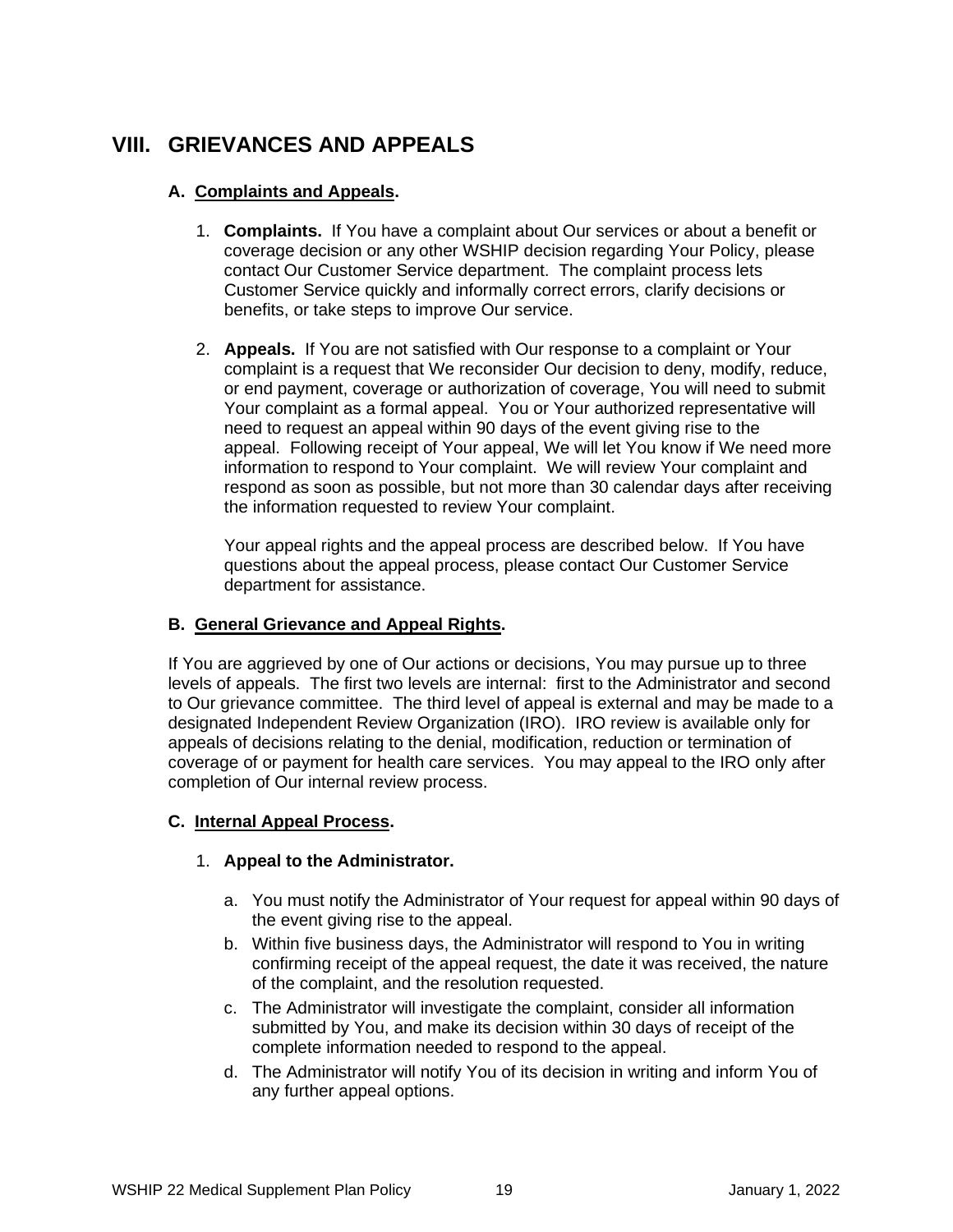- e. The written notice will explain the decision and any supporting coverage or clinical reasons and will specifically refer to any supporting documents. If the Administrator fails to make its decision within 30 days of its receipt of the complete information needed to respond to the appeal, such failure is deemed to be an adverse decision and You may appeal to the next level.
- f. If a complaint involves denial of coverage of a service and You provide written notice to the Administrator of a need for a speedy appeal process because the regular appeal process timelines could seriously jeopardize Your life, health, or ability to regain maximum function, the Administrator will provide its written decision within 72 hours of receipt of the appeal request.

## 2. **Appeal to Our Grievance Committee.**

- a. You must notify the Administrator of Your request for appeal to Our grievance committee within 90 days of an adverse decision by the Administrator and include a written description of the complaint.
- b. Within five business days, the Administrator will respond to You in writing confirming receipt of the appeal request, the date it was received, the nature of the complaint, and the resolution requested. Within two business days of sending this notice, the Administrator will forward the appeal, with all relevant information from its files, to Our grievance committee.
- c. Our grievance committee will investigate the complaint, consider all information submitted by You, and make its decision within 30 days of its receipt of the complete information needed to respond to the appeal. The grievance committee may engage independent medical and legal experts to assist in the review process.
- d. Our grievance committee will notify You of its decision in writing and inform You of any further appeal options. The written notice will explain the decision and any supporting coverage or clinical reasons and will specifically refer to any supporting documents. If Our grievance committee fails to make its decision within 30 days of its receipt of the complete information needed to respond to the appeal, such failure is deemed to be an adverse decision and You may appeal to the next level (if applicable).
- e. If a complaint involves denial of coverage of a service and You provide written notice to the Administrator of a need for a speedy appeal process because the regular appeal process timelines could seriously jeopardize Your life, health, or ability to regain maximum function, Our grievance committee will provide its written decision within 72 hours of its receipt of the appeal request.

#### **D. External Appeal Process.**

- 1. If Our grievance committee affirms a decision to deny, modify, reduce, or terminate coverage of or payment for health services, You may appeal the decision to an IRO by notifying the Administrator within 30 days of receipt of the grievance committee's written decision.
- 2. The Administrator will gather all relevant documents and deliver them to the IRO within three business days of receiving Your request for appeal.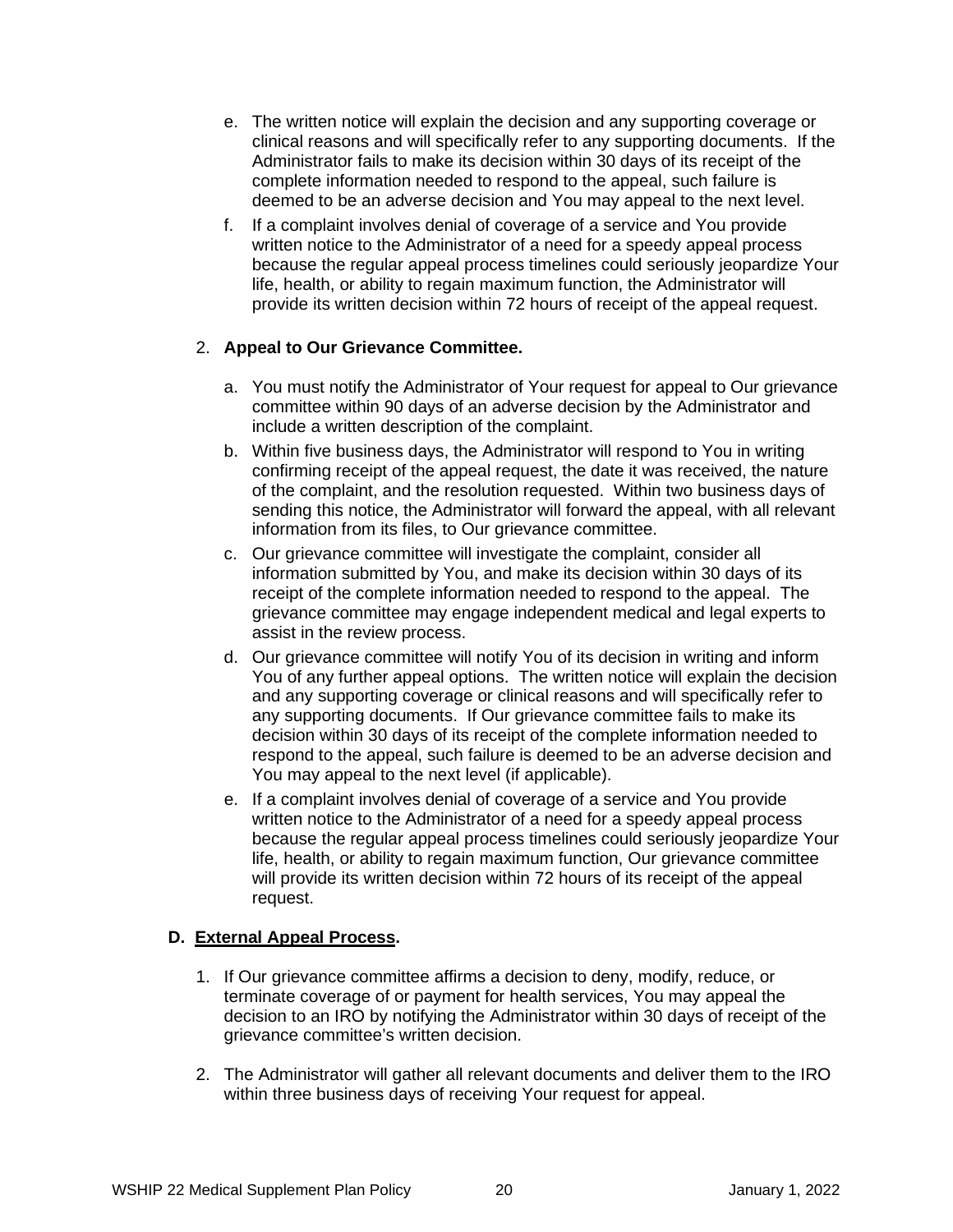3. The IRO, made up of persons not associated with Us, will review Your complaint and make a decision. The IRO will provide its decision in writing to You and Us within 20 days of Your request for appeal. We will pay the charges for the IRO's review and written report.

#### **E. Services During Appeal Process.**

If Your complaint contests a coverage decision and such decision was based on a finding of no Medical Necessity, We will continue to provide the service until the appeal is completed. Upon completion of the appeal process, if We continued to provide the service in question and it is determined that the coverage was properly denied, You will be responsible for the cost of the services provided.

## **IX. DEFINITIONS**

"**Administrator**" means the entity identified in the cover letter sent with Your Policy as the Administrator or such other entity as identified by Us to You in writing.

"**Allowed Amount**" means, for services or supplies received from a Network Provider, the amount agreed upon by Us and the Network Provider for the Covered Service. For services or supplies received from a non-Network Provider, the Allowed Amount will be no greater than the maximum amount We otherwise would have allowed had the Covered Service been furnished by a Network Provider. We reserve the right to determine the Allowed Amount for any service or supply.

"**Calendar Year**" means, with respect to the first Calendar Year, the period beginning on the Policy effective date and ending on December 31 of the same year; with respect to all other Calendar Years, the period beginning on January 1 and ending on December 31.

#### "**Catastrophic Health Plan**" means:

(a) For grandfathered health benefit plans (under the Affordable Care Act) issued before January 1, 2014, and renewed thereafter, Catastrophic Health Plan means:

 (i) In the case of a contract, agreement, or policy covering a single enrollee, a health benefit plan requiring a calendar year deductible of, at a minimum, one thousand seven hundred fifty dollars and an annual out-of-pocket expense required to be paid under the plan (other than for premiums) for covered benefits of at least three thousand five hundred dollars, both amounts to be adjusted annually by the insurance commissioner; and

 (ii) In the case of a contract, agreement, or policy covering more than one enrollee, a health benefit plan requiring a calendar year deductible of, at a minimum, three thousand five hundred dollars and an annual out-of-pocket expense required to be paid under the plan (other than for premiums) for covered benefits of at least six thousand dollars, both amounts to be adjusted annually by the insurance commissioner.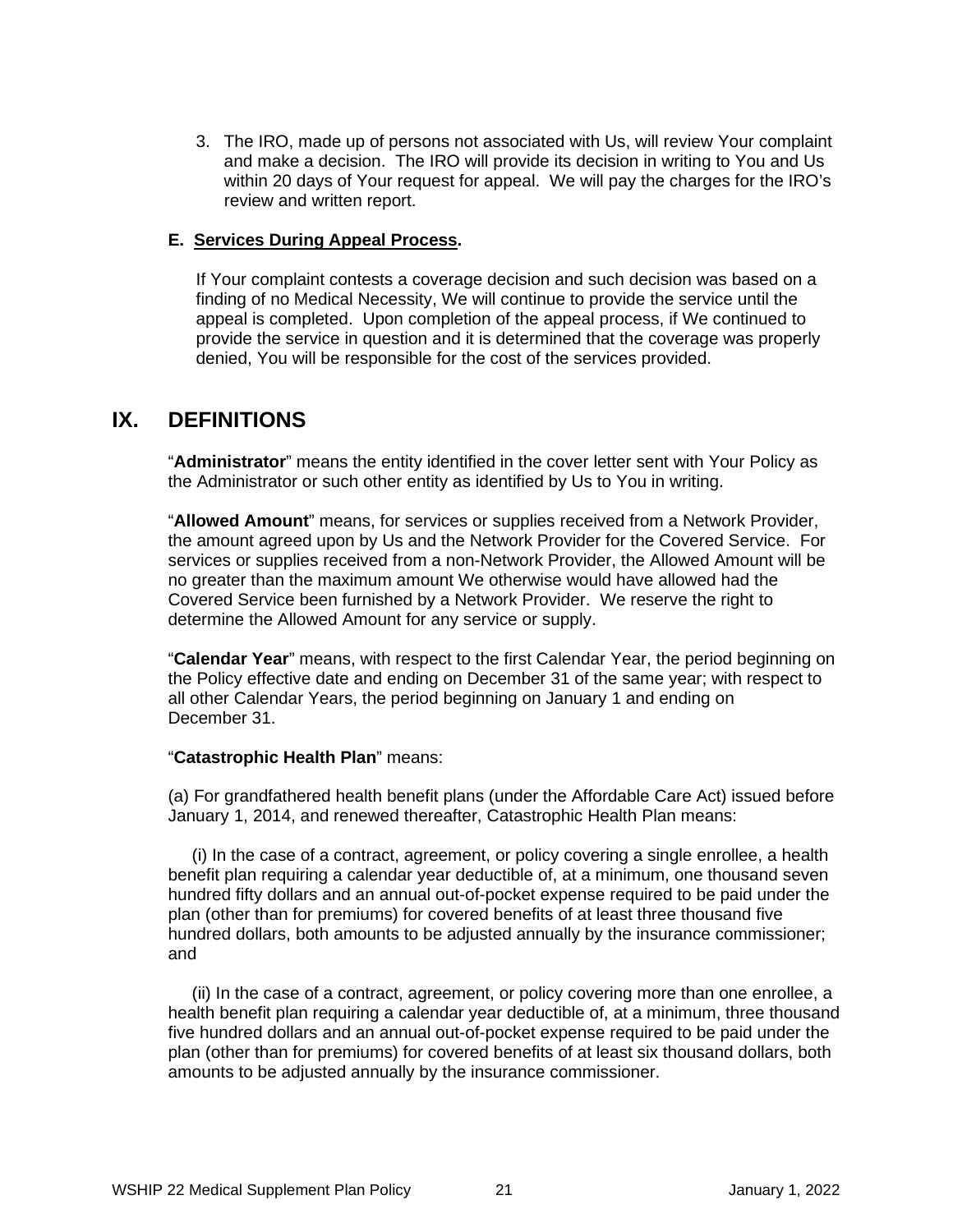(b) In July 2008, and in each July thereafter, the insurance commissioner shall adjust the minimum deductible and out-of-pocket expense required for a plan to qualify as a Catastrophic Health Plan to reflect the percentage change in the consumer price index for medical care for a preceding twelve months, as determined by the U.S. Department of Labor. For a plan year beginning in 2014, the out-of-pocket limits must be adjusted as specified in section  $1302(c)(1)$  of the Affordable Care Act, as amended. The adjusted amount shall apply on the following January 1st.

(c) For health benefit plans issued on or after January 1, 2014, Catastrophic Health Plan means:

 (i) A health benefit plan that meets the definition of "catastrophic plan" set forth in section 1302(e) of the Affordable Care Act, as amended; or

 (ii) A health benefit plan offered outside the exchange marketplace that requires a calendar year deductible or out-of-pocket expenses under the plan, other than for premiums, for covered benefits, that meets or exceeds the commissioner's annual adjustment under (b) above.

"**Covered Services**" include the services listed in Section III.B of the Policy.

"**Custodial Care**" means care that does not require the regular services of a Health Care Provider and is designed primarily to assist You in the activities of daily living. Custodial Care includes, but is not limited to, help in walking, getting in and out of bed, bathing, dressing, feeding and preparation of special diets, and supervision of medications that are ordinarily self-administered.

"**Dependent Child**" or "**Dependent Children**" means all minor, unmarried natural or adopted children of Yours who have not reached the age of 26. Dependent Child or Dependent Children also includes such children over the age of 26 who are dependent on You for support and maintenance by reason of developmental disability or physical handicap, provided that proof of such incapacity is submitted to Us within 31 days of the Dependent Child's attainment of age 26.

"**Designated Network Provider.**" See "Network Provider" below.

"**Durable Medical Equipment**" is equipment that can withstand repeated use, is primarily and customarily used to serve a medical purpose, is useful only in the presence of an Illness and is used in a home setting. Durable Medical Equipment includes Hospital beds, wheelchairs, walkers, crutches, canes, glucose monitors, external insulin pumps, oxygen and oxygen equipment. We, in Our sole discretion, will determine if equipment will be made available on a rental or purchase basis. Durable Medical Equipment does not include domestic or recreational equipment such as air conditioners, spas and exercise equipment, even if prescribed by a Physician.

"**Emergency**" means the sudden, unexpected onset of a medical condition that in the reasonable judgment of a prudent person is of such a nature that failure to render immediate care by a licensed medical provider would place Your life in danger, or cause serious impairment to Your health.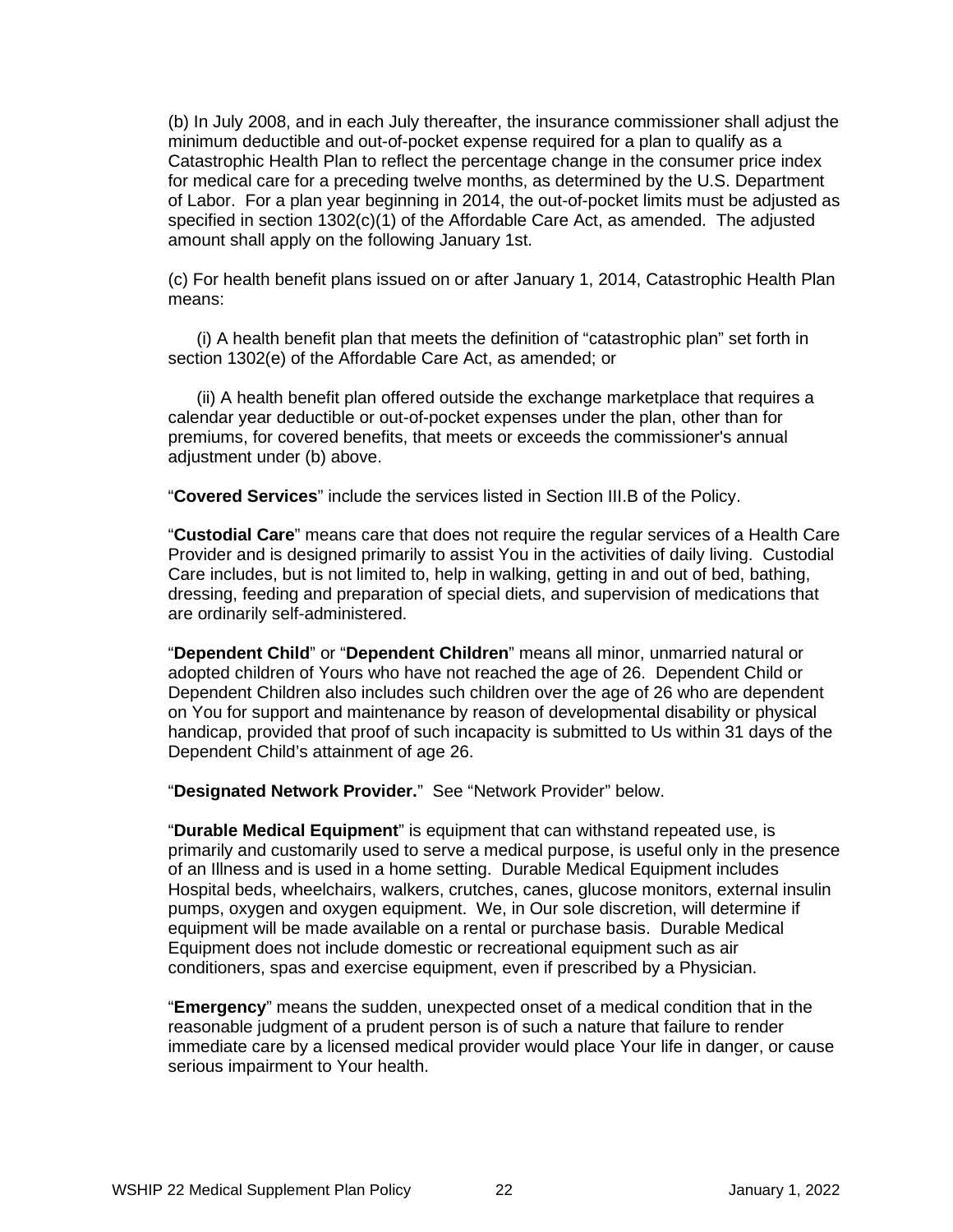"**Health Care Provider**" means any Physician, facility or health care professional duly licensed and entitled to reimbursement for health care services.

"**Home Health Agency**" means a public or private agency or organization licensed and operated as a Home Health Agency in accordance with state law.

"**Home Health Care Plan**" means a plan for Your continued care and Treatment by a Home Health Agency. The Home Health Care Plan must be approved in advance in writing by Your attending Physician.

"**Hospice Care**" means a coordinated, interdisciplinary program provided by a licensed hospice agency to meet Your physical, psychological and social needs when You are terminally ill as certified by Your attending Physician.

"**Hospital**" means a facility licensed by the state as a Hospital that provides diagnosis, Treatment, and care of persons over a continuous period of twenty-four hours or more.

When Treatment is needed for mental disease or disorder, "Hospital" means a facility that meets these requirements:

- **Provides inpatient psychiatric services for the diagnosis and Treatment of mental** Illness on a 24-hour basis;
- Has rooms for resident inpatients;
- **If** Is equipped to treat mental diseases or disorders;
- Has a resident psychiatrist on duty or on call at all times; and
- As a regular practice, charges the patient for the expense of confinement.

A Hospital does not include a facility or institution or part of a facility or institution that is licensed or used principally as a clinic, convalescent home, rest home, SNF or home for the aged.

"**Illness**" means a disease, disorder, condition or injury that requires Treatment by a Health Care Provider.

"**Investigational or Experimental**" means a service, drug or device that meets one or more of the following criteria at the time it is provided, as determined by Us. The service, drug, or device:

- Cannot be legally marketed in the United States without the approval of the FDA and such approval has not been granted;
- **IS subject to a New Drug or New Device Application on file with the FDA;**
- Is provided as part of a Phase I or Phase II clinical trial, as the experimental or research arm of a Phase III clinical trial, or in any other manner that is intended to evaluate the safety, toxicity or efficacy of the service;
- **IF** Is provided pursuant to a written protocol or other document that lists an evaluation of the safety, toxicity or efficacy of the service, drug or device among its objectives;
- If Is subject to the review or approval of an Institutional Review Board or other body that reviews or approves research concerning the safety, toxicity or efficacy of services, drugs or devices; or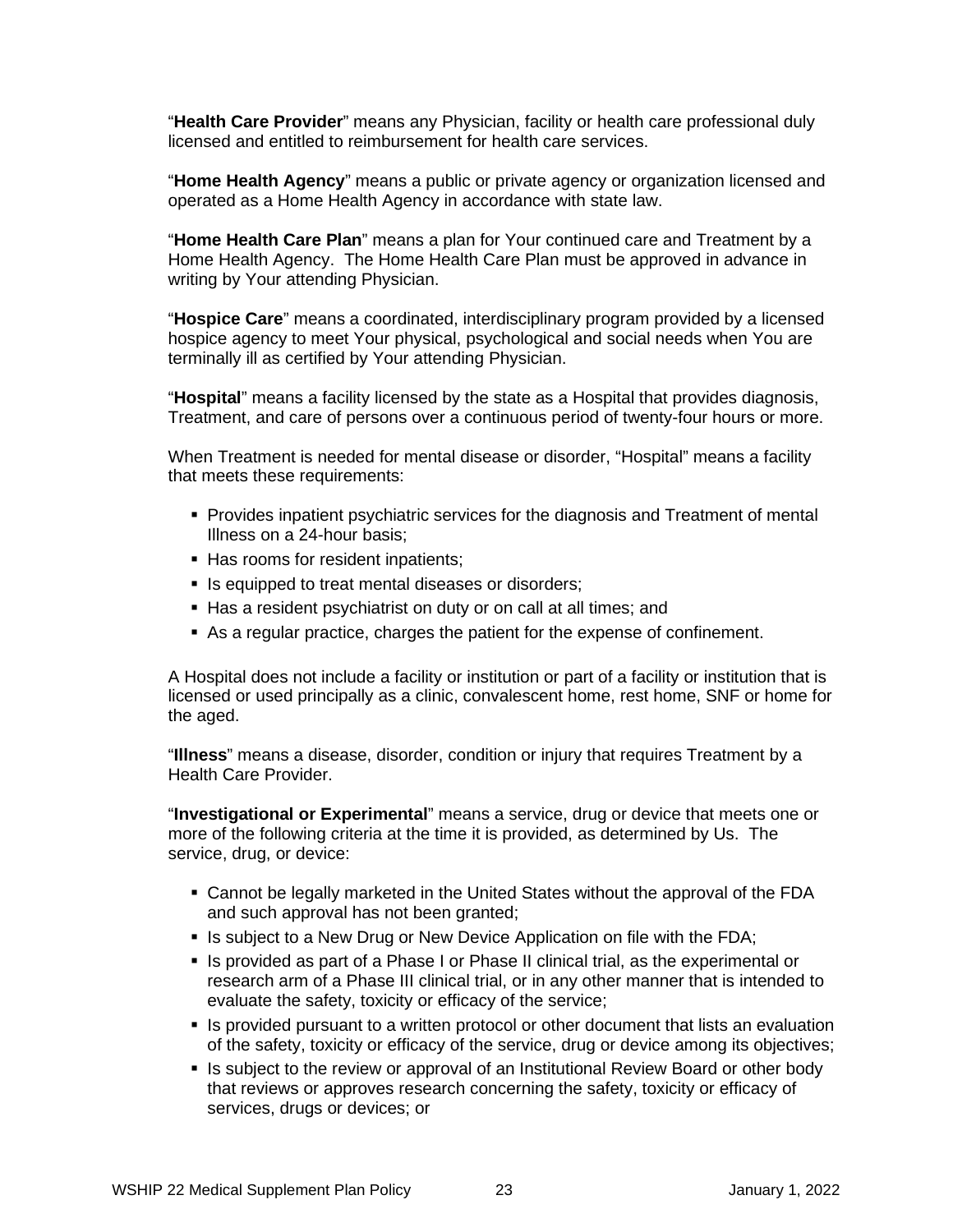Is provided pursuant to informed consent documents that describe the service, drug or device as Investigational or Experimental, or in other terms that indicate that the service, drug or device is being evaluated for its safety, toxicity or efficacy.

"**Medicaid**" means the program established under Title XIX of the federal Social Security Act.

"**Medical Services**" means Covered Services excluding Prescription Drugs.

"**Medical Staff**" means the medical director acting on Our behalf and any independent medical experts engaged by Our medical director.

"**Medically Necessary**" or "**Medical Necessity**" means services or supplies provided by a Health Care Provider to diagnose or treat an Illness that Our Medical Staff and/or the IRO (under the grievance process set forth in Section VIII) determines is:

- Appropriate and consistent with Your condition, diagnosis or Illness;
- Consistent with standards of good medical practice in the United States;
- Not primarily for Your or Your Health Care Provider's comfort or convenience;
- Not Investigational or Experimental;
- Not provided as part of Your scholastic education or vocational training; and
- In the case of inpatient care in a Hospital, SNF, Hospice or any other facility, such services or supplies could not be provided safely via a less costly level of service.

"**Medicare**" means the program established under Title XVIII of the federal Social Security Act.

"**Myofascial Pain Dysfunction (MPD)**" is a disorder involving muscles surrounding and adjacent to the Temporomandibular Joint (TMJ) area that is characterized by:

- **Preauricular-temporal, occipital and/or jaw pain;**
- **Spasm and/or tenderness of the masticatory muscles; or**
- **E** Limited jaw movement.

"**Network Pharmacy**" is a pharmacy vendor for whose services We have contracted to fill prescriptions under this Policy.

"**Network Provider**" is a Health Care Provider for whose services We have contracted to deliver Covered Services under this Policy. For certain Covered Services, certain Health Care Providers ("Designated Network Providers") have specially contracted to provide better pricing for WSHIP enrollees.

"**Our**," "**We**" or "**Us**" means the Washington State Health Insurance Pool.

"**Pharmacy Benefit Manager**" means the entity identified in the cover letter sent with Your Policy as the Pharmacy Benefit Manager, or such other entity as identified by Us to You in writing.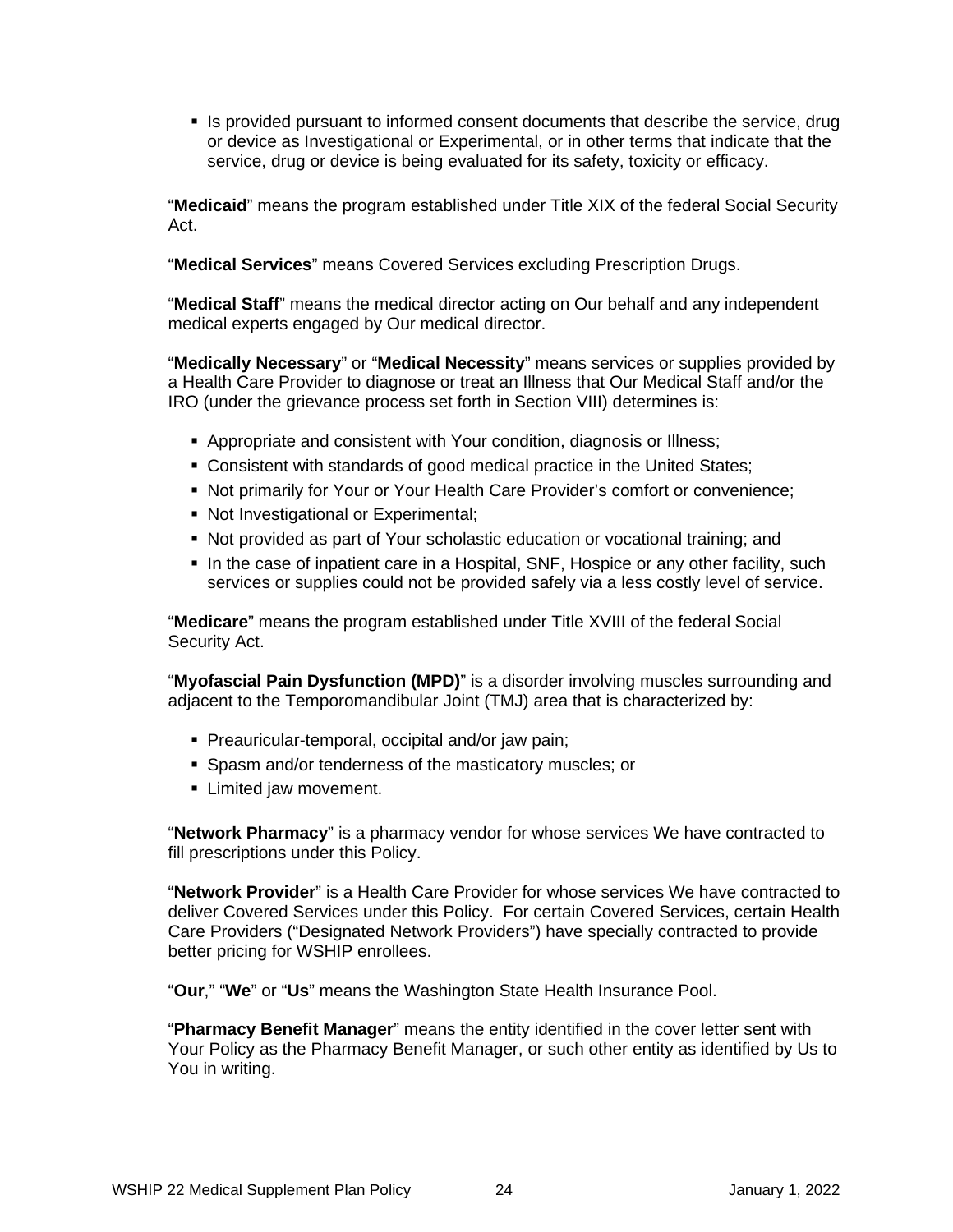"**Physician**" means one of the following licensed providers, but only when the provider is rendering a service within the scope of his or her license:

- Doctor of Medicine (MD);
- Doctor of Osteopathy (DO);
- Dentist (DDS);
- Optometrist (OD);
- Podiatrist (DPM);
- **Psychologist (Masters or PhD);**
- Clinical Social Worker (MSW);
- Chiropractor (DC);
- Registered Nurse (RN);
- Advanced Registered Nurse Practitioner (ARNP);
- Naturopathic Doctor (ND); or
- any other provider required to be treated as a Physician under the insurance laws of the State of Washington.

"**Policy**" consists of this plan Policy, the Schedule, the completed application and all attachments and endorsements included or issued by Us hereafter.

"**Prescription Drug**" means any medical substance that (1) has been approved by the FDA, and (2) is required to bear the following legend on its label: "Caution: Federal law prohibits dispensing without a prescription."

"**Schedule**" means the Schedule of Benefits attached to this Policy.

"**Skilled Nursing Care**" means any Treatment that is rehabilitative in nature and is required to restore You to Your prior level of health after an accident or Illness. Skilled Nursing Care is a level of care that is higher than Custodial Care and lower than Hospital care.

"**Skilled Nursing Facility (SNF)**" means a facility that primarily provides inpatient Skilled Nursing Care or rehabilitation services and that is licensed by the state as a nursing home. SNF does not include a rest home or place for Custodial Care or maintenance care.

"**Temporomandibular Joint (TMJ)**" dysfunction means a disorder of the Temporomandibular Joint (the joint which connects the mandible or jawbone to the temporal bone) that is generally characterized by:

- Pain or muscle spasms in one or more of the following areas: face, jaw, neck, head, ears, throat or shoulders;
- Popping or clicking of the jaw;
- **EXECUTE:** Limited jaw movement or locking;
- Malocclusion, overbite or underbite; or
- **Mastication (chewing) difficulties.**